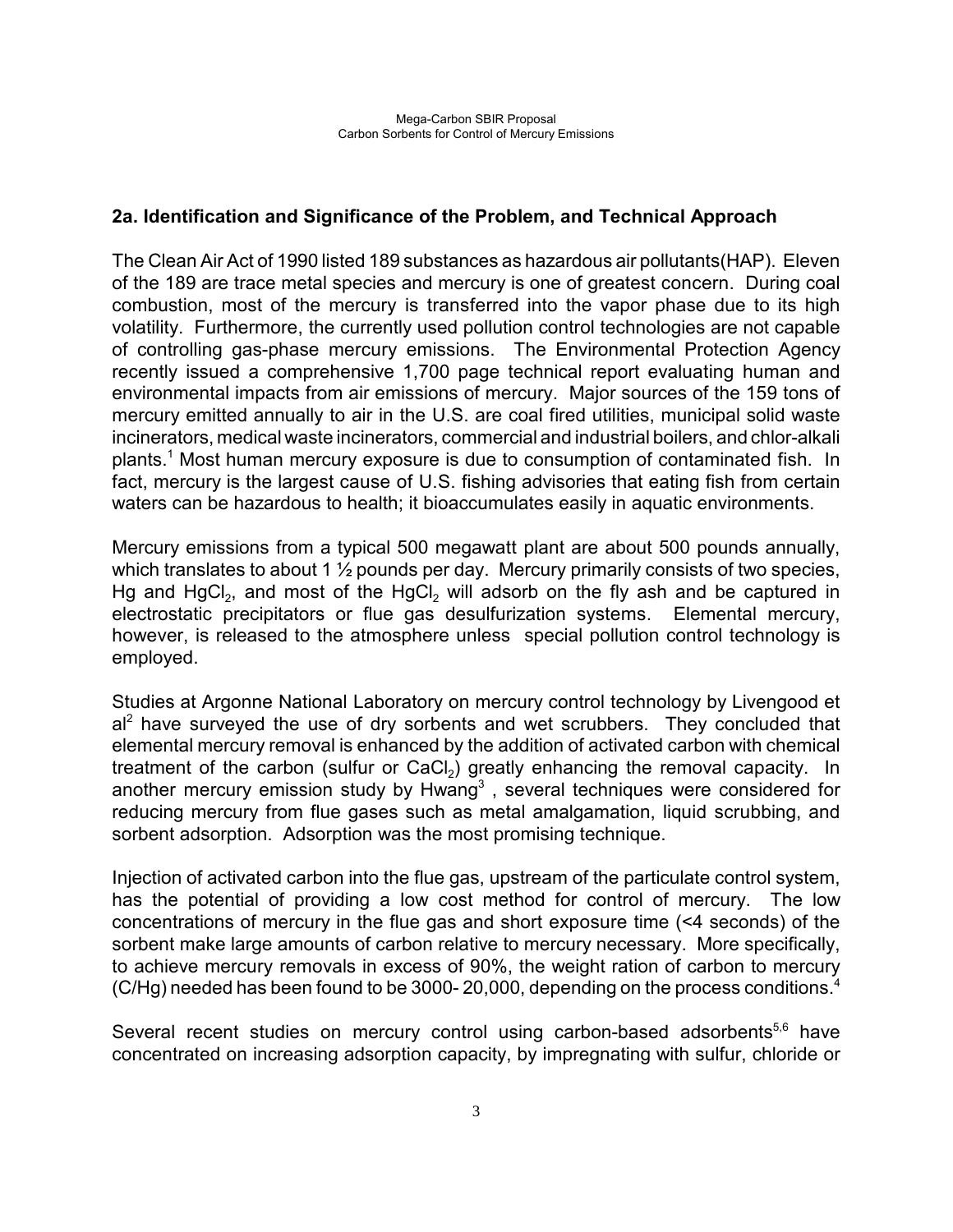other chelating agents. The mercury capacity of sulfur-impregnated carbons (such as Calgon HGR) seems to be relatively high. Based on stoichiometry of HgS formation, the carbon could hold 0.6gram Hg per gram of carbon adsorbent. Chen et al<sup>4</sup> has observed that the high carbon/Hg ratios required for the dry sorbent injection process could be the result of either low mercury capacity of the carbon or mass transfer limitations from the bulk flue gas to the external surface of the carbon sorbent. Their analysis concludes that mercury transfer plays a very important role in the process. For example, to achieve 90% mercury removal, the minimum carbon/mercury weight ratio is about 13,000 for 10nm particles, at 3 seconds residence time. The appears to be significant technical opportunity to improve this situation and is the motivation for the proposed research by Mega-Carbon Company.

Mixing and contacting of the mercury-containing flue gas is one area that can be improved upon. The fluid mixing pattern for the carbon sorbent injection process can be viewed as a perfectly mixed tank. As pointed out by Levenspiel<sup>7</sup>, this mixing situation does not lend itself to high removals when the rate process depends on concentration such as film mass transfer(firstorder process); the vessel contents and exit stream are identical which reduces the overall driving potential for mass transfer. To achieve high mercury removal efficiencies, a plug situation is desirable. The fixed bed adsorber is a good example and is the opposite mixing situation from a perfectly mixed tank; it requires





the flue gas to flow past a stationary carbon adsorbent rather than the powder flowing along with the fluid phase.

Somewhere between these two mixing extremes would be a tank-in-series process, which would be achieved by having multiple carbon injection ports staged along the flue. Although the carbon powder would still flow with the flue gas, the driving potential for mass transfer would be higher resulting in lower carbon/mercury ratios to achieve a specified mercury removal. Mega-Carbon thinks that a fixed bed adsorber would be highly preferred to achieve high mercury removals since a plug flow reactor is routinely used for situations requiring high conversion-per-pass. Also the removal of very low levels of mercury (10-50  $\mu$ g/m<sup>3</sup>) gas has similarities to the removal of trace contaminants in drinking water; a fixed bed carbon adsorber is used and a mass transfer zone moves along the column with essentially 100% removal of the trace chemicals until "break-through" occurs.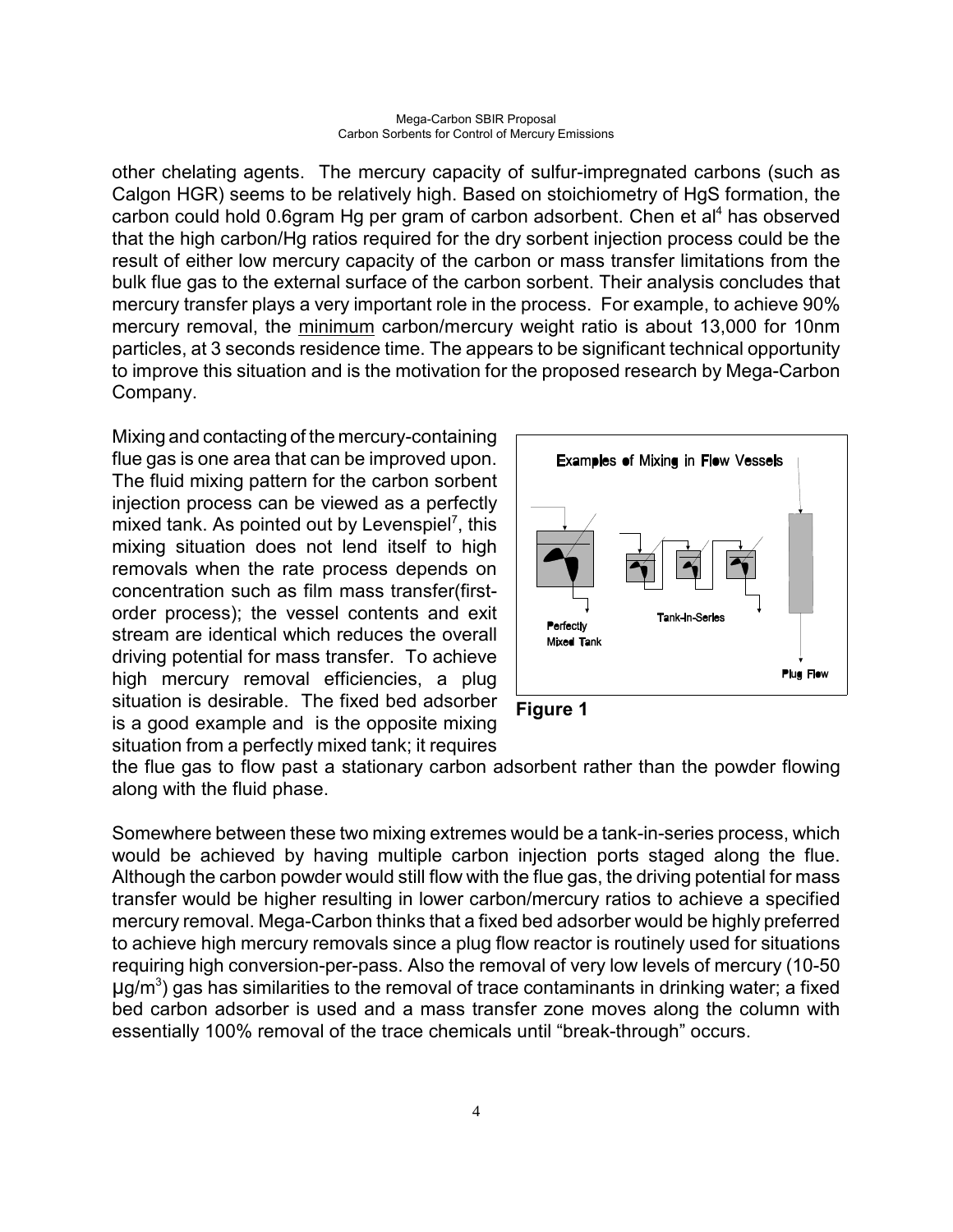Enhancement of mass transfer is the second area that Mega-Carbon intends to study in the proposed program. Data suggest that transfer of mercury from the flue gas to the external surface of the carbon sorbent is slow, or possibly a rate-limiting step. The mass transfer rate equation is frequently written as:

# $N_A = k_a A \Delta C_A$ where  $N_A$  = rate of mass transfer , moles/time  $k_g$  = mass transfer coefficient  $\overline{A}$  = transfer area of bed  $\triangle$  c = concentration gradient

 The mass transfer coefficient, defined by the above equation, can be approximated by the diffusion coefficient divided by the boundary layer thickness(  $\rm k_{\rm g}$  =  $\rm D_{\rm A,B}/\rm \bar{\rm O}$ ). Mercury has a very low diffusion coefficient since it is heavy, with low velocity; this helps to explain why the mass transfer rate is typically low. The carbon sorption injection process causes very little slip between flue gas and the small carbon particles which keeps the boundary layer thickness high. However, in a fixed bed adsorber, the carbon sorbent is held stationary with the flue gas passing around the surface. This leads to a thinner boundary layer and higher mass transfer rates. We recognize that the fixed bed adsorber produces higher pressure drop than the carbon sorbent injection process so the appropriate balance between mass transfer rate, sorption capacity, and pressure drop will be addressed this study. Mega-Carbon has developed bonding technology to make activated carbon blocks and monoliths, which we believe will improve mercury removal from flue gas. Furthermore, we have been actively working with a major automotive company on the development of gasoline vapor canisters using carbon block adsorbents, and we have developed strategies already for balancing adsorption performance with pressure drop constraints.

## Technical Approach

The main purpose of this proposal is to develop a carbon-based adsorbent system that eliminates the deficiencies of the current technology, specifically injection of fine carbon sorbent into the flue gas. These deficiencies include:

- Elemental mercury removal is limited to around 50%
- Low mercury loadings on the solid sorbent
- High carbon to mercury ratios required (3,000-20,00 by weight)
- Capture and disposal of carbon sorbent following mercury adsorption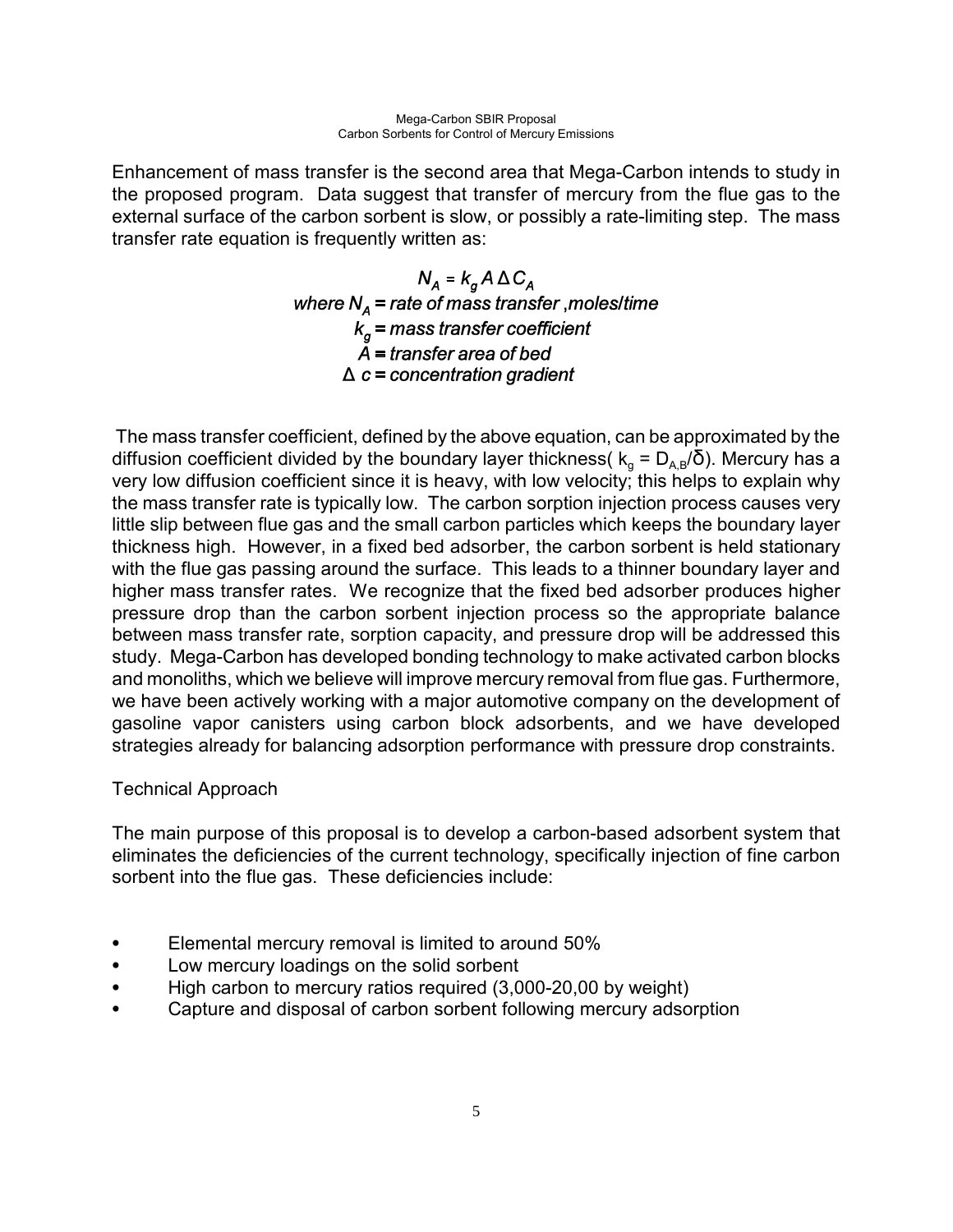The technical approach will be to develop a higher capacity carbon sorbent along with a flue gas contacting device which will promote rapid transfer of mercury from the flue gas to the external surface of the sorbent. Vadic<sup>5</sup> has demonstrated that sulfur-impregnated carbon is effective and may have much higher mercury loading capacity that it initially appears to have. The Calgon HGR carbon was subjected to multiple exposures of mercury

containing gas over an eight day period. After breakthrough of mercury in the fixed bed of carbon, the flow was stopped and the adsorption bed held at  $140^{\circ}$ C. Four mercury loading steps were used and are shown in the bar graph.

Pore diffusion limitations, possibly due to diffusion of mercury in the molten sulfur, are probably responsible for this effect. This carbon sorbent behaves much like a "shrinking-core" model frequently used to model solid-gas reactions like burning coal or wood.

**Multiple Mercury Exposure** 



Since liquid diffusion is limiting the mercury **Figure 2** holding capacity, we believe the pore structure

of the carbon sorbent should be different from that currently used. Approaches include:

- Identify other carbons with a more open structure, particularly with macropore (diameter  $> 1000A<sup>o</sup>$ ) feeder pores in combination with smaller mesopores (20 $A^{\circ}$ )  $\le$ diameter $\le$  1000 $\mathsf{A}^{\circ}$ )
- Modification of existing activated carbons via additional activation and pore enlargement.
- Better impregnation so that sulfur, etc is uniformly distributed in a monolayer on adsorbent surface.





Potential candidates for new types of

adsorbent carbons may be derived from those now used for capturing gasoline emissions form automobiles (Westvaco WV-A1100). The second way to do this is to modify existing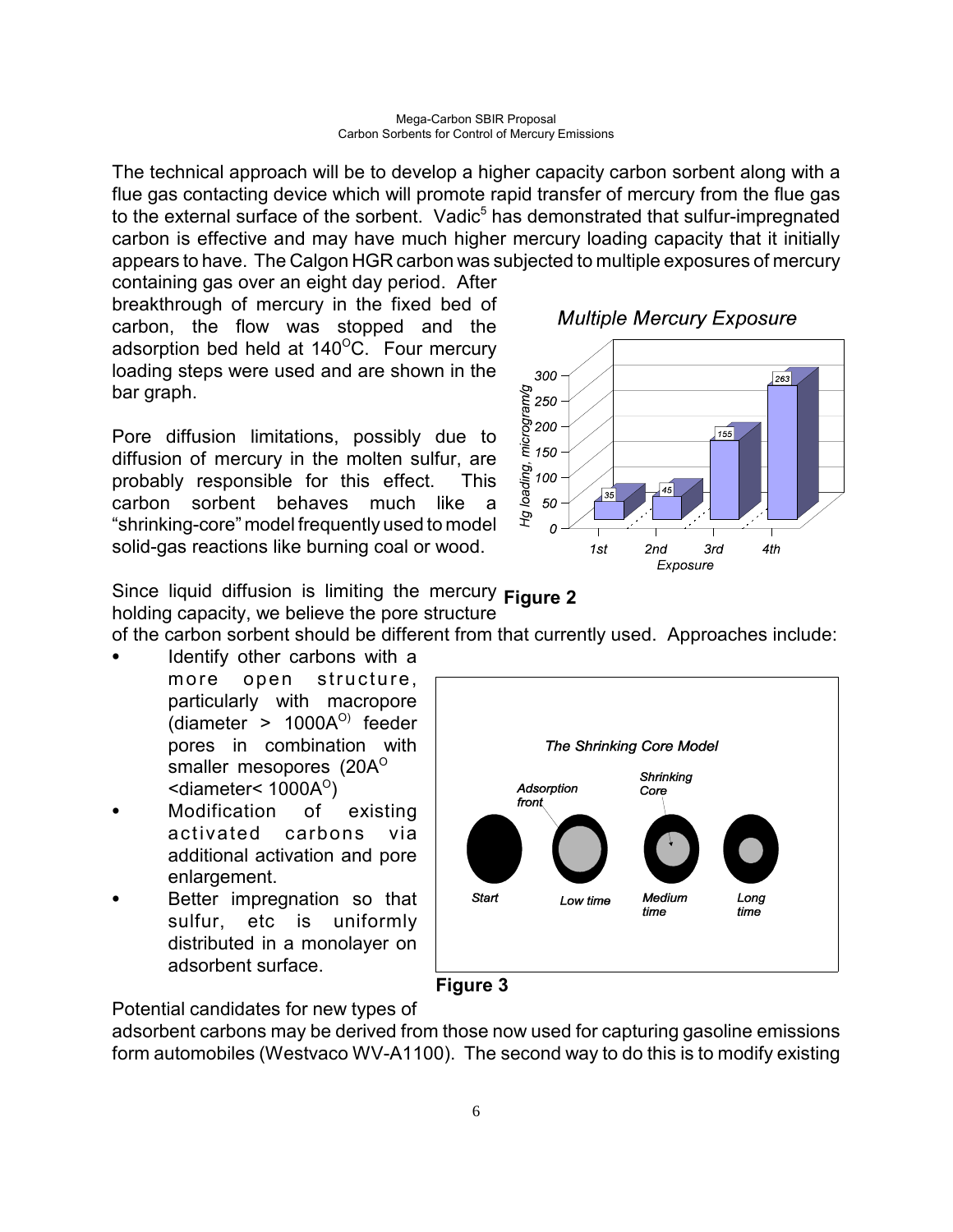commercial carbons by further thermal activation with air and steam or chemical activation with reagents like phosphoric acid or potassium hydroxide. Furthermore, researchers at the ICCI have developed new activated carbons, based on Illinois coal, which will outperform commercial impregnated carbons, while these new carbons contain no adsorbent promoters. It appears that these improved mercury sorbents are based on better pore distribution, which is tailored for this application. Finally, the impregnation of carbon sorbents seems to offer many opportunities for improvement. Vidic<sup>5</sup> showed that higher impregnation temperatures (600 $\rm ^{O}C$  versus 250 $\rm ^{O}C$ ) would improve mercury holding capacity while maintaining most of the original surface area of the starting carbon. Young<sup>6</sup> has investigated iodated active carbons and found them to be quite effective and exceeding sulfur-impregnated carbon.

The second major thrust of the technical program will be to develop a flue gas contacting device which promotes rapid mass transfer to the surface of the carbon sorbent. The basic approach is to use a solid carbon block with multiple flow channels in it. Mega-Carbon has been developing adsorbent carbon blocks to control gasoline vapor emissions with a major automotive company. The bases of this technology are two patents that will be granted to Mega-Carbon in a few months on a novel bonding technology.



**Figure 4**

A bonding process called Mega-Cast has been developed to bond carbon powders and granules into adsorbent blocks. Two patents have been granted on this technology. What makes Mega-Cast bonding unique is that very little of the adsorption capacity is lost due to pore plugging. The illustration of the bonded carbon in Figure is one way to view the process with the carbon particles bonded at various points by a polymer binder. Carbon particles are shown darker and are bonded by the polymer droplets shown in the lighter shade. Every carbon

is different and adjustments are always necessary in the formulation. Blocks can be cast routinely but extrusion is a special challenge and requires additives to impart desired rheological properties and stabilization of the slip.

To prepare a carbon adsorbent block, a carbon slip is first prepared with a polymer binder. There are two types of binders, one suitable for temperatures in the range of 200  $\mathrm{^{\circ}C}$  and the other a higher temperature version which retains its strength at temperatures as high as 350  $\mathrm{^{\circ}C}$ . The carbon slip can be prepared from either powder or granules and is then extruded, slip-cast, or compression molded to a variety of shapes( blocks, cubes, etc.). The binder cures at modest temperatures, eliminating the need for high temperature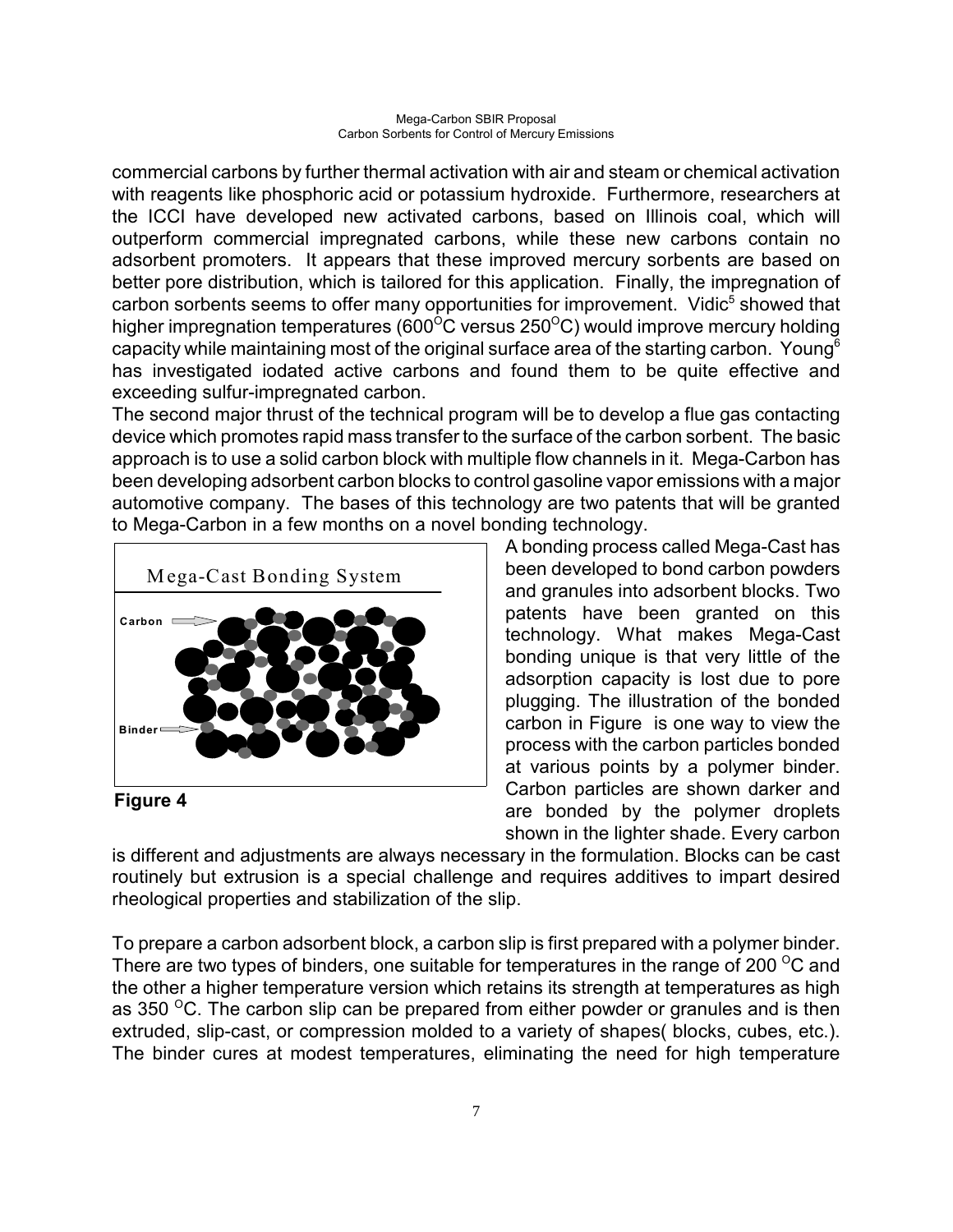calcination and most of the adsorption capacity is preserved. The use of compression during the forming process translates into higher bulk densities and will frequently lead to adsorption capacity per unit volume. Dynamic performance of the carbon blocks depends directly on how the block is formed, flow channels, and type/size of starting material. Most importantly, there are cases where the bonded carbon is noticeably better than a granular bed. Pressure drop of the carbon block depends on the form of the starting carbon and the incorporation of flow channels.

Mega-Carbon Company believes it has the capability to solve the present technical shortcomings which are impeding commercialization of mercury emission control on coalfired power plants. Mega-Carbon believes it can use the following technical approach to successfully solve the problem:

- ! Mega-Carbon plans to develop improved activated carbon sorbents which have a pore size distribution that will facilitate diffusion from the external surface to the inside of the carbon sorbent.
- Mega-Carbon will develop a better flue gas contacting device so that external mass transfer limitations are reduced with a corresponding reduction in the extremely high C/Hg ratio required.
- ! Mega-Carbon will apply their proprietary bonding technology to developing the flue gas contacting device for producing carbon blocks.
- ! Mega-Carbon will apply their significant background in catalysis/adsorption to improving the impregnation procedure and surface modification of the carbon sorbents

In summary, Mega-Carbon has a unique mix of technologies and materials which will allow us to develop an improved carbon sorbent for capturing mercury emissions.

## **2b. Anticipated Benefits**

The development of an improved technology to significantly reduce mercury vapors for the flue gas of power plants and municipal solid waste incinerators will have a major impact on the health of our US population, while sustaining an enhanced global environment. The US has clearly made the commitment to generate electrical power from plants based on fossil energy, notably coal, rather that nuclear power. With this direction, it is important to mitigate the toxic effects associated with coal combustion, specifically mercury emissions. The electric power industry will benefit the most from the advances derived by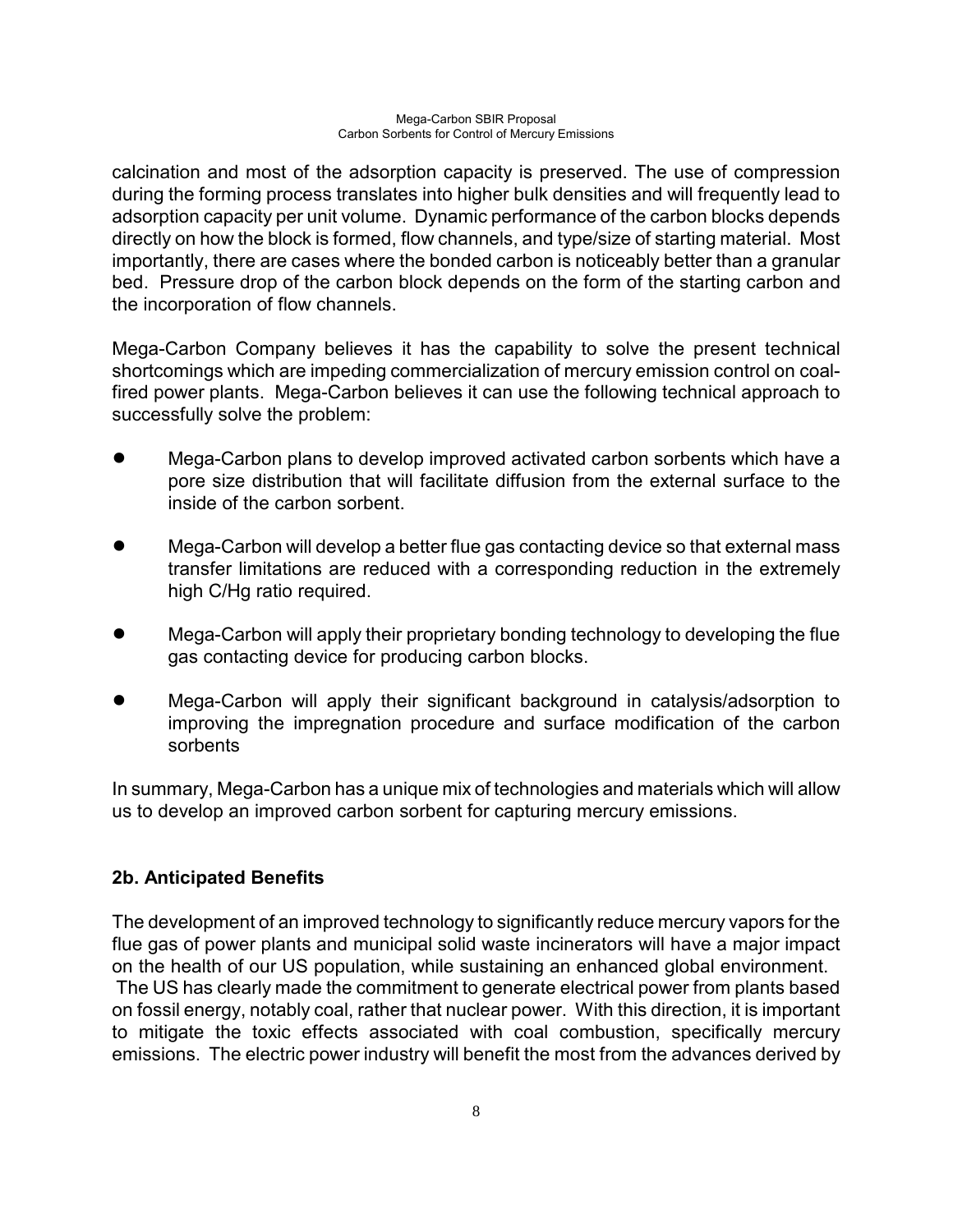this study by retrofitting their coal-fired boilers with this novel adsorbent technology. The bioaccumulation of mercury in fish will be reduced, particularly in the Great Lakes, and make consumption of fish in these waters no longer a concern. The final commercial process will probably be a carbon block adsorption module that is either placed inside the flue of power plants or MSW incinerators as a post-treatment adsorption unit that the flue gas is directed into. The potential market for this technology is huge, since practically any coal-fired utility will be interested in installing. As mentioned earlier, about 159 tons of mercury are emitted to the air annually. Mega-Carbon believes they have the technical capability to apply their knowledge in catalysis, adsorption, and their proprietary bonding technology to make the proposed project become a commercial reality. The successful completion of the Phase I program will allow process demonstration in Phase II in a small flue gas test module. In Phase II, Mega-Carbon expects that we will collaborate with other DOE contractors who have access to larger flue gas test units. Furthermore, we would expect to perform tests on commercial units, both for coal-fired power plants and MSW incinerators, which have distinctly different levels of mercury emissions.

## **3. The Phase I Project**

## **3a. Technical Objectives-Phase I**

Phase I is critical in establishing the technical feasibility of a highly improved flue gas treatment technology for reducing mercury emissions. We will approach this problem by improving the carbon sorbent, i.e. mercury loading capacity, and how it should be used in a flue gas contacting device. The following questions will be addressed through this effort.

- ! How can the capacity of the carbon sorbent be increased through alteration of pore size distribution and impregnation of reagents such as sulfur, iodine, etc?
- What type of flue gas contacting device will allow high transfer rates of mercury with low pressure drop ?
- What is the preferred activated carbon sorbent system to use for mercury removal from flue gas ?
- ! What are the best process conditions to use for operation of this mercury control technology ?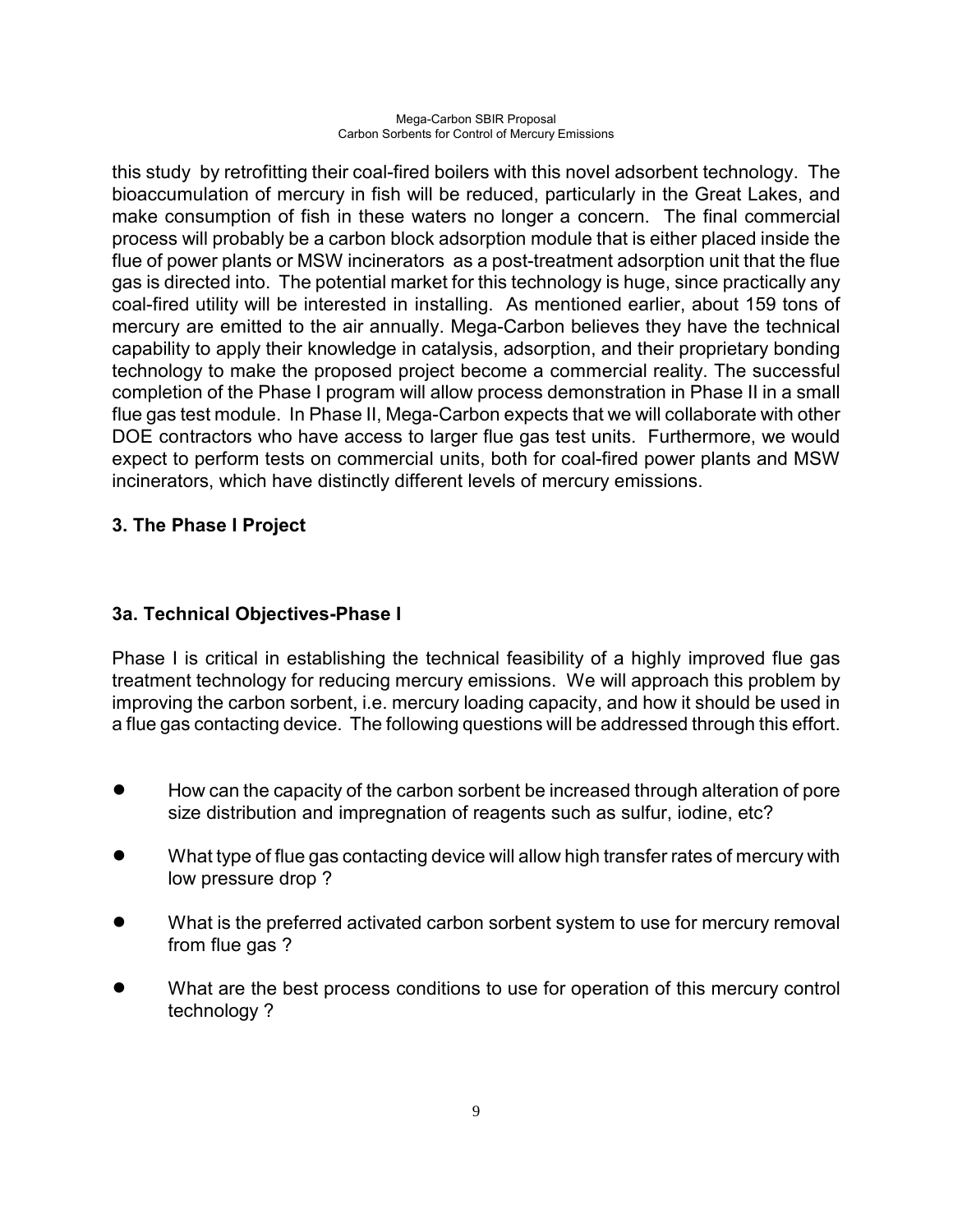## **Objectives**

The following objectives for Phase I will address the questions listed above:

- 1. Characterize the carbon sorbents currently used for mercury control and identify key differences in pore size distribution and surface properties.
- 2. Modify pore structure of activated carbons through post treatment with thermal and chemical activation.
- 3. Increase the mercury holding capacity of the carbon sorbents by combining the best physical structure (i.e. pore size distribution) with reagent impregnation.
- 4. Develop flue gas contacting devices by binding carbon sorbent powders/granules into blocks with Mega-Carbon bonding technology, with subsequent introduction of flow channels.
- 5. Identify the best process conditions to remove mercury vapors using the flue gas contacting device, specifically the preferred temperature, geometric shape of the contacting device and flow channel configuration.

## **3b. Phase I Work Plan**

The work to be performed consists of four tasks with collaboration by Dr. David Livengood at Argonne National Laboratory for a portion of the program in Task 1. The total project cost is \$75,247 ( Line I of budget page) so Mega-Carbon will cost share \$461 to reduce the total requested (Line L of budget page) to \$74,786. Mega-Carbon will donate 8 hours ( at \$55/hr rate) of the Principal Investigatorís time which is equivalent to \$461. The four tasks include:

- Task 1- Characterization and Modification of Active Carbons (collaboration with Argonne National Laboratory)
- Task 2- Development of High Capacity Carbon Sorbent
- **Task 3- Development of Flue Gas Contacting Device**
- **•** Task 4- Final Report Preparation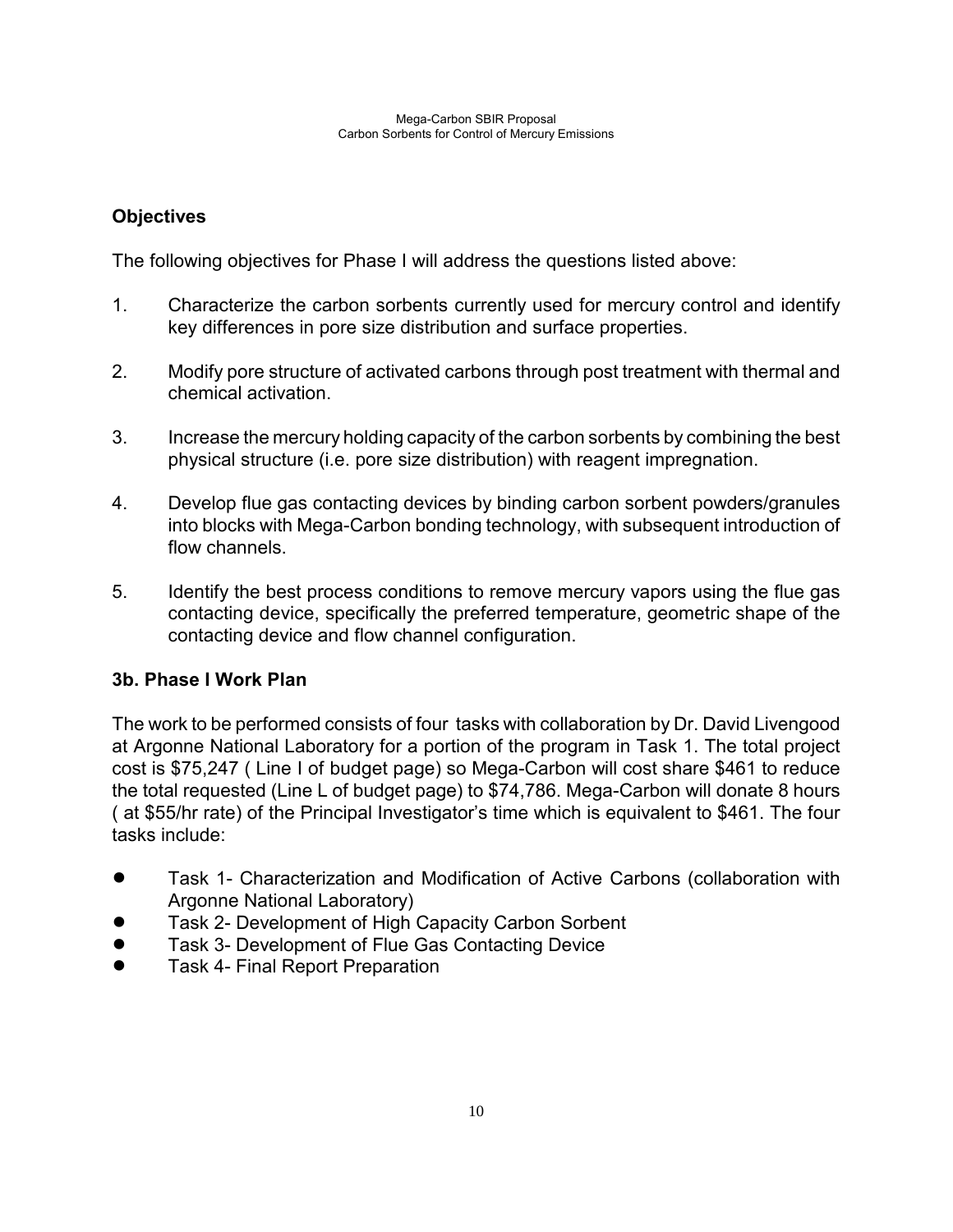Details of the work to be performed are now given in the following tasks and subtasks:

## **Task 1. Characterization and Modification of Active Carbons Subtask 1.1-Characterization of Active Carbons**

A number of active carbons, both commercial and developmental, have been studied as potential sorbents for removing mercury from flue gas. It is our intention to obtain these and then establish their surface area and pore size distribution via BET nitrogen sorption and mercury porosimetry. Furthermore, we will obtain used samples of carbon sorbent to establish how the adsorbed mercury is distributed throughout the particle. Some of the samples that we plan to analyze include:

| <b>Sample</b>                 | <b>BET</b> area | <b>Pore distribution</b> | <b>Mercury profile</b> |
|-------------------------------|-----------------|--------------------------|------------------------|
| Calgon HGR                    | X               | X                        |                        |
| Calgon HGR (used)             | $\sf X$         | X                        | X                      |
| Norit FGD                     | X               | X                        |                        |
| Calgon BPL                    | X               | X                        |                        |
| Calgon BPL/S impreg           | $\sf X$         | X                        |                        |
| Calgon BPL/S impreg<br>(used) | X               | X                        | X                      |
| Calgon FLUEPAC™               | X               | X                        |                        |
| Westvaco WV-A1100             | X               | Χ                        |                        |

# **Carbon Samples for Surface Analysis**

The first two carbons, Calgon HGR and Norit FGD, are currently used for controlling mercury emissions in the carbon sorbent injection process and fixed bed adsorption. Calgon BPL, impregnated with sulfur, has been studied in some detail by Vidic<sup>5</sup> in a fixed bed adsorber in a DOE sponsored study. The last two carbons, Calgon FLUEPAC™ and Westvaco WV-A1100, have not be reported on widely, if at all, in the literature, but seem to have potential and are included. Most of the se analysis will be subcontracted to Argonne National Laboratory, since they have extensive analytical capabilities.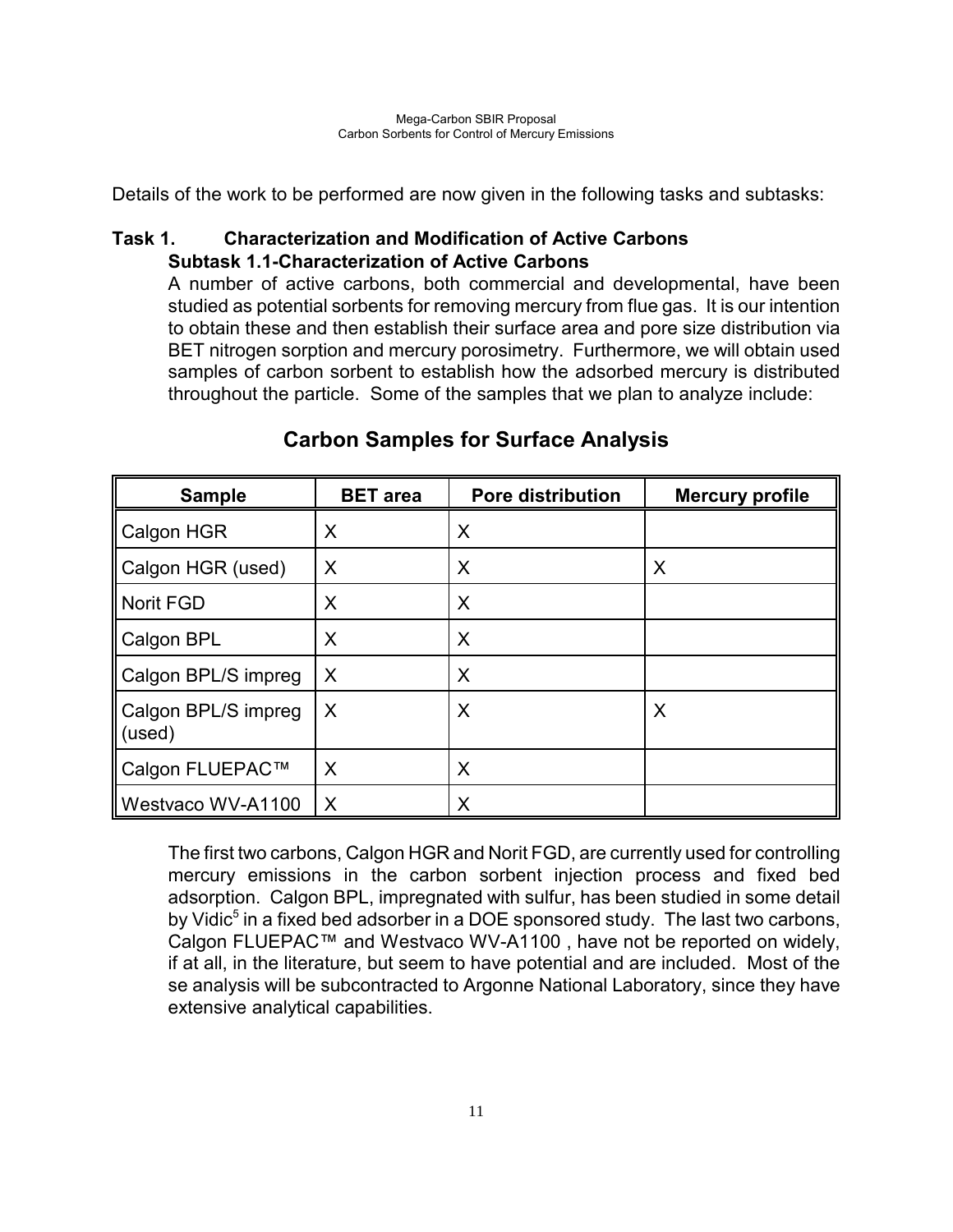## **Subtask 1.2 Modification of Active Carbons**

The pore size distribution of active carbons can be modified significantly by posttreatment with various reagents and then chemical activation. Greinke<sup>8</sup> and Jagtoyen<sup>9</sup> describe the use of phosphoric acid impregnation to a cellulose precursor which will make a high surface area carbon. Baker $10$  describes a posttreatment of active carbon with potassium hydroxide to produce an extremely high surface area carbon. Research suggests that the carbon sorbent needs to be a more open pore structure. This will reduce pore diffusional limitations and utilize more of the carbon particle, rather than the "shrinking core" effect when the adsorption front moves slowly from the outside to the center. We plan to chemically activate carbons and the table summarizes the starting materials and reagents.

| <b>Starting Materials</b>    | <b>Activating Reagents</b> |
|------------------------------|----------------------------|
| Wood-based carbons, Westvaco | zinc chloride              |
| Coal-based carbons, Calgon   | phosphoric acid            |
| coconut shell char1          | potassium hydroxide        |

# **Post-Treatment of Carbons**

## **Task 2**. **Development of High Capacity Carbon Sorbents**

To achieve high mercury capacity, we believe that a careful balance between pore size distribution and mercury capture reagents must be maintained. Livengood<sup>2</sup> has pointed out that chemical treatment of active carbon with sulfur or CaCl<sub>2</sub> increases the capacity for mercury, while Young<sup>6</sup> identified iodated carbon as an effective sorbent for mercury control. Based on these facts, Task 2 of the proposed project will consist of:

## **Subtask 2.1 Carbon Impregnation with Reagents**

The information from Task 1 will help to identify which activated carbons are good candidates to impregnate. Specifically, we will be interested in carbons with a bimodal pore size distribution, containing both mesopores ( 20 A<sup>o</sup> <diam < 1000 A<sup>o</sup>) and macro feeder pores (diam > 1000 A<sup>o</sup>). The set of impregnating agents we will be using include sulfur, CaCl2 and KI and we plan to vary impregnation temperature for sulfur and surface coverage (loading) for the other two.

Since the melting point of sulfur is 112.8  $\mathrm{^{\circ}C}$ , it will be a thin liquid film on the pore walls at adsorption conditions; it is important to not allow sulfur to form larger globules since this situation prevents access to the entire pore. Consequently, extreme care must be taken in the sulfur impregnation when it is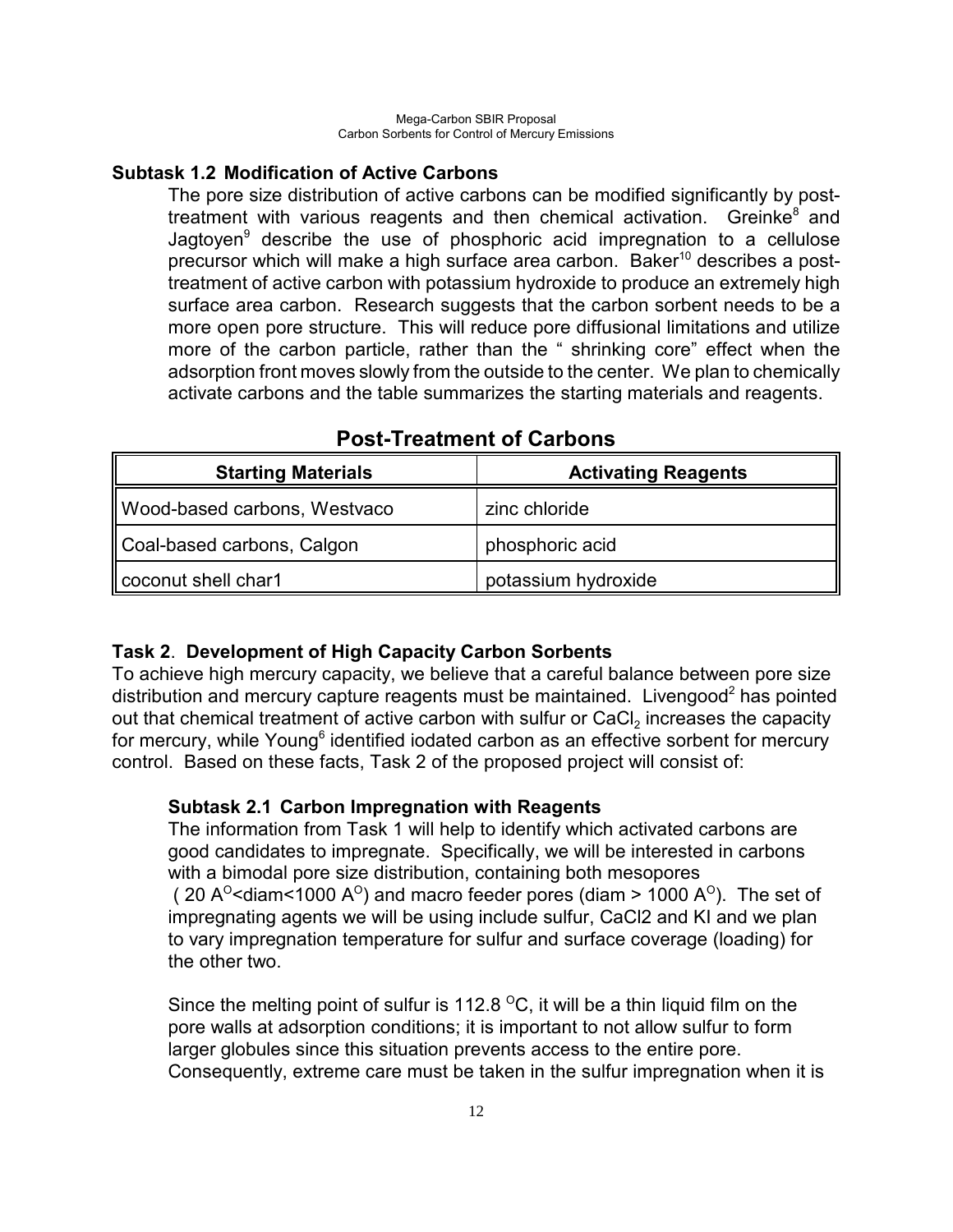vaporized and coated on the carbon surface. The other two reagents, CaCl<sub>2</sub> and KI, have high melting points and do not require the same consideration.

# **Subtask 2.2 Mercury Adsorption Tests**

A fixed bed adsorption unit will be used to evaluate the carbon samples for mercury removal. Flue gas will be simulated by flowing nitrogen carrier gas through a mercury permeation cell submerged in a temperature controlled bath. This will allow us to simulate mercury levels in both a power plant flue gas (50 $\mu$ g/m<sup>3</sup>) and MSW incinerator (500 $\mu$ /m<sup>3</sup>). A continuous mercury analyzer (atomic adsorption spectrophotometer) will be used to measure mercury concentration in the inlet and outlet of the adsorption unit; break through curves for mercury will be used to evaluate the performance of the carbon sorbents. A flow diagram is shown on the right for this small test apparatus. We expect that experiments will last as long as 3-4 days, but break through can occur as early

as 3 hours on stream. This test will only use 100- 250 mg of carbon in a glass tube to be maintained at  $140^{\circ}$ C. Inlet and outlet lines will be comprised of Teflon to prevent mercury loss to the tube walls. The small sample size will be convenient and efficient for exploring numerous variations and their subsequent evaluation.

## **Task 3. Development of Flue Gas Contacting Unit**

# **Subtask 3.1 Preparation of Flue Gas Contacting Unit**



The flue gas contacting unit will be aimed at improving mass transfer of mercury to the adsorbent surface by having a stationary carbon sorbent with flue gas passing through and around it. A fixed bed adsorber is the most familiar unit to accomplish this, but sometimes introduces pressure drop limitations. Pressure drop in fixed beds, described by the Ergun equation, depends on particle dimensions (diameter and shape), bed properties (void fraction and length), and fluid velocity through the bed.

Another type of contacting device which has favorable mass transfer characteristics is a monolith, which In our particular case, could be a carbon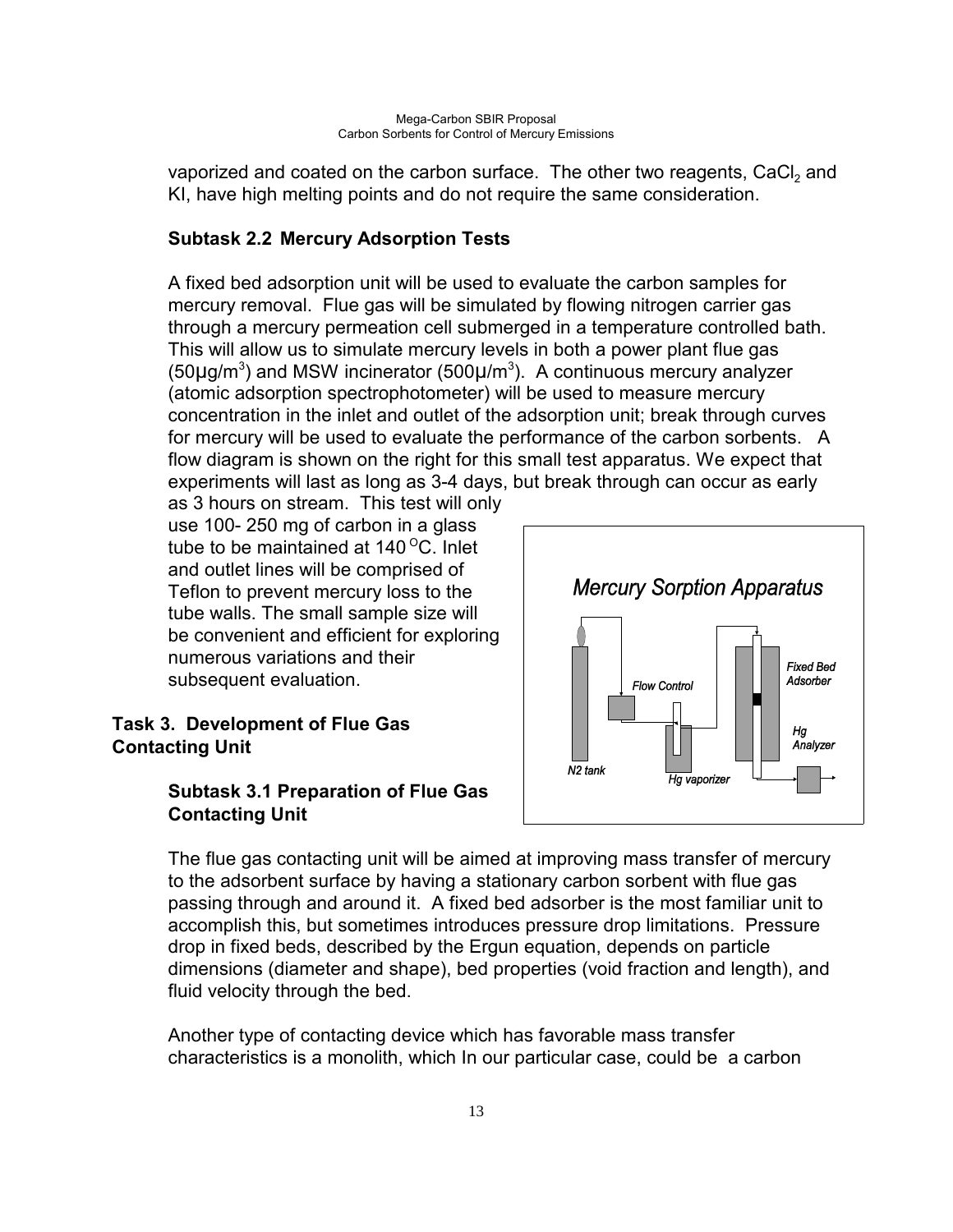block with axial flow channels. Mega-Carbon has developed several variations of this concept for use in canister to control gasoline vapor emissions. The carbon monolithic block has a number of advantages over the conventional fixed bed unit. First, higher adsorption capacity per unit volume is usually realized when the carbon is compression cast during the forming process. Second, the

pressure drop can be controlled by axial flow channels, varying size, hole density, and hole length. Finally, the carbon monolithic block is abrasion resistant with no grinding motion that the adsorbent granules will exhibit.

> The final type of contacting device that shows potential is an activated carbon fiber composite described by Kimber<sup>11</sup> The composite is made by slurrying chopped carbon fiber with phenolic resin, and then formed into a porous cylindrical mat. The pressure drop is not very high and





the adsorption capacity is relatively high and can be enhanced by further activation with steam. These composites can also be impregnated with reagents, similar to granular carbon. Mega-Carbon will prepare specimens of the bonded carbon blocks and the activated carbon fiber (ACF) composites. Pressure drop will be controlled by introduction of axial flow channels in these two types of gas contacting devices. The experimental summary of samples that we will prepare is given below:

| Parameter               | <b>Experimental Approach</b>                                                                                                                                                            |
|-------------------------|-----------------------------------------------------------------------------------------------------------------------------------------------------------------------------------------|
| Carbon Form             | Carbons from Task 2 that exhibited high performance will be<br>used for the carbon block specimens. Carbon fiber<br>composites derived at low and high post activation will be<br>used. |
| <b>Flow Channels</b>    | Axial flow channels, varying diameter, hole density, and<br>length.                                                                                                                     |
| Reagent<br>Impregnation | Impregnated with sulfur and other reagents as well as no<br>impregnation.                                                                                                               |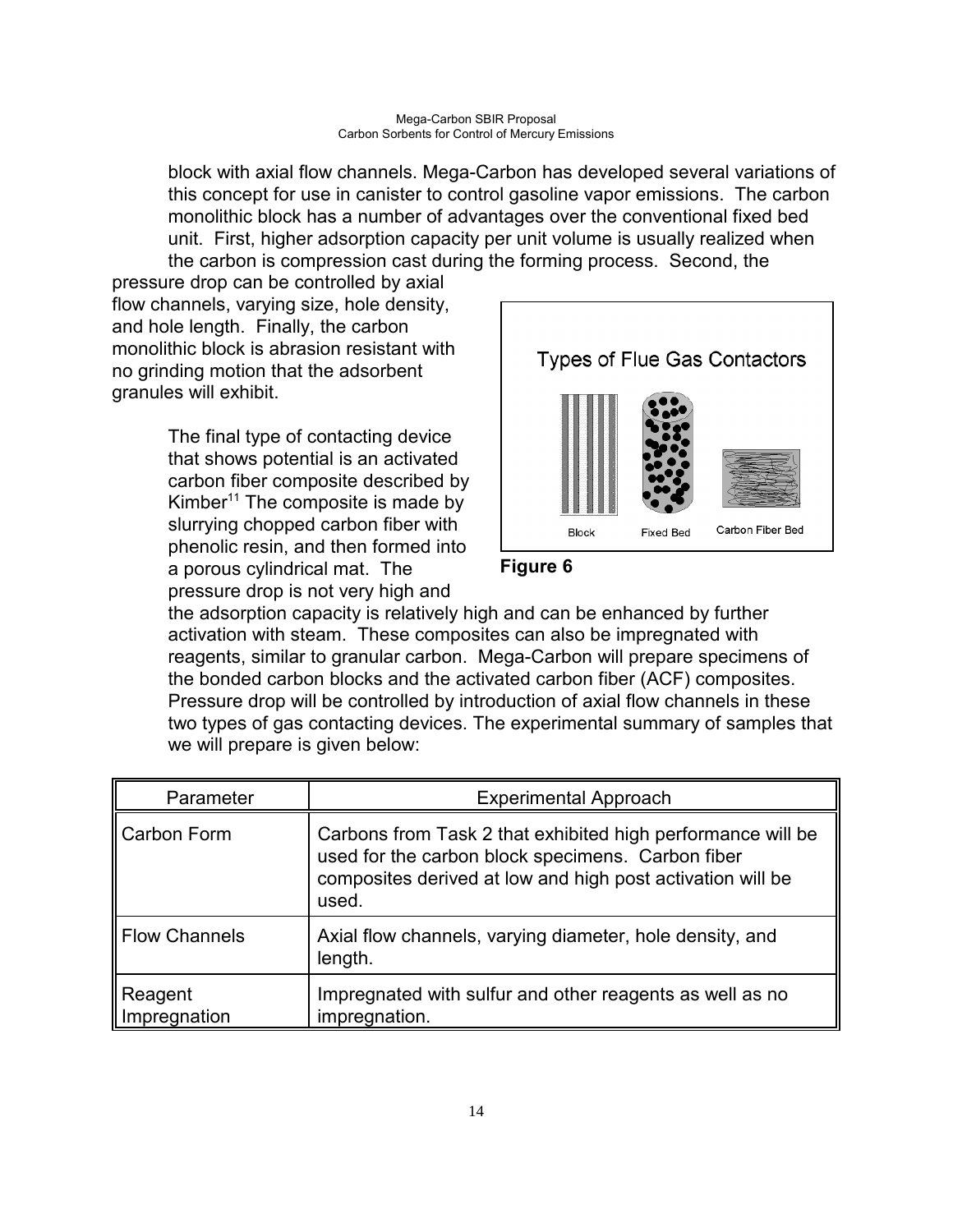## **Subtask 3.2 Performance of Flue Gas Contactor**

Performance of the flue gas contactor will be evaluated by modifying the sorption apparatus described in Subtask 2.2 Because the samples will be about 100 times larger, (i.e. 25 grams), a higher range flow controller and equipment housing the carbon sorbents will be scaled up appropriately. Additionally a differential pressure gauge will be installed across the flue gas contactor to monitor pressure drop. Since mercury has a tendency to react with metal surfaces, we plan to use either quartz or Teflon lined stainless steel for the heated flue gas contactor. All other inlet and outlet lines will employ Teflon tubing. The two most important performance indices are:

- Mercury adsorption capacity
- ! Pressure drop across the flue gas contactor

Three types of contacting devices will be evaluated and include the conventional fixed bed of granules (as a base case), carbon block monolith, and the carbon fiber composite. The experiment will be performed by first bypassing the mercury vaporizer and only flowing nitrogen through the adsorption unit at low, medium, and high flow rates; this part of the experiment will provide a relationship between pressure drop and flow rate. Then the flow will be adjusted to a mid-range value and passed through the mercury vaporizer to start the adsorption test. Mercury concentration in the outlet will be monitored and recorded to develop breakthrough curves. In addition to testing all of the flue gas contacting devices (fixed bed + specimens from Subtask 3.1), we plan to vary adsorption temperature and identify the preferred conditions to operate the unit for maximum mercury removal. A base temperature of 150 $\mathrm{^{\circ}C}$  will be used for the standard test with variations around that value.

## **Task 4. Final Report Preparation**

A final report will be prepared summarizing and analyzing the data for the carbon forming and natural gas adsorption tests. We plan to keep the analysis and monthly reporting very current so that this task will not involve excessive time.

## **3b. Phase I Performance Schedule**

Task 1 to be completed 2 ½ months after start of work. Task 2 to be completed 4 ½ months after start of work.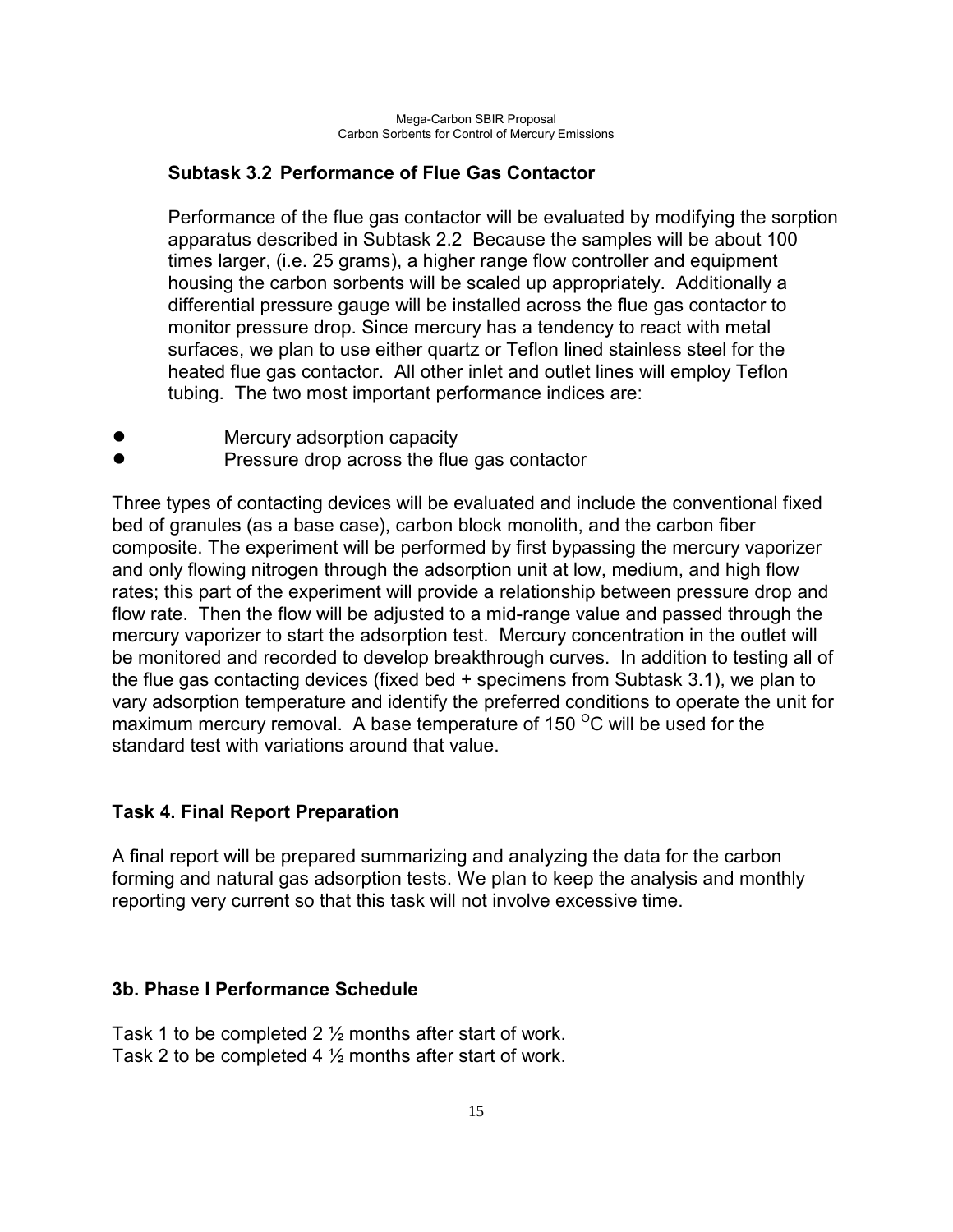Task 3 to be completed 5 ½ months after start of work. Task 4 to be completed six months after start of work.

| <b>Project Schedule</b>                       |  |       |  |  |
|-----------------------------------------------|--|-------|--|--|
|                                               |  | Month |  |  |
|                                               |  |       |  |  |
| <b>Task 1: Characterization and Modif-</b>    |  |       |  |  |
| <b>ication of Active Carbons</b>              |  |       |  |  |
| Subtask 1.1 Charac of Carbons                 |  |       |  |  |
| Subtask 1.2 Modify Carbons                    |  |       |  |  |
| <b>Task 2: Develop High Capacity Sorbents</b> |  |       |  |  |
| Subtask 2.1 Carbon Impregnation               |  |       |  |  |
| Subtask 2.2 Mercury Ads Tests                 |  |       |  |  |
| <b>Task 3: Develop Flue Gas Contactor</b>     |  |       |  |  |
| Subtask 3.1 Preparation of Contactor          |  |       |  |  |
| Subtask 3.2 Performance of Contactor          |  |       |  |  |
| <b>Task 4: Final Report Preparation</b>       |  |       |  |  |
|                                               |  |       |  |  |

# **3c. Related Research and Development**

ADA Technologies is working on a DOE project<sup>12</sup> entitled  $\degree$  Novel process for removal and recovery of vapor-phase mercury" which is based on supported noble metals such as gold and platinum. It is tailored for municipal waste incinerators which have higher levels of mercury than coal-fired power plants and the substrate materials are not carbon-based and include ceramic and metallic monoliths. The proposed work by Mega-Carbon is related in some ways but still significantly different and needed to develop a viable means to control mercury emissions from coal-fired power plants.

# **3d. Principal Investigator and other Key Personnel**

## **Dr. David F. Tatterson (Principle Investigator**

1969 BS Chemical Engineering - Carnegie-Mellon University, Pittsburgh, Pennsylvania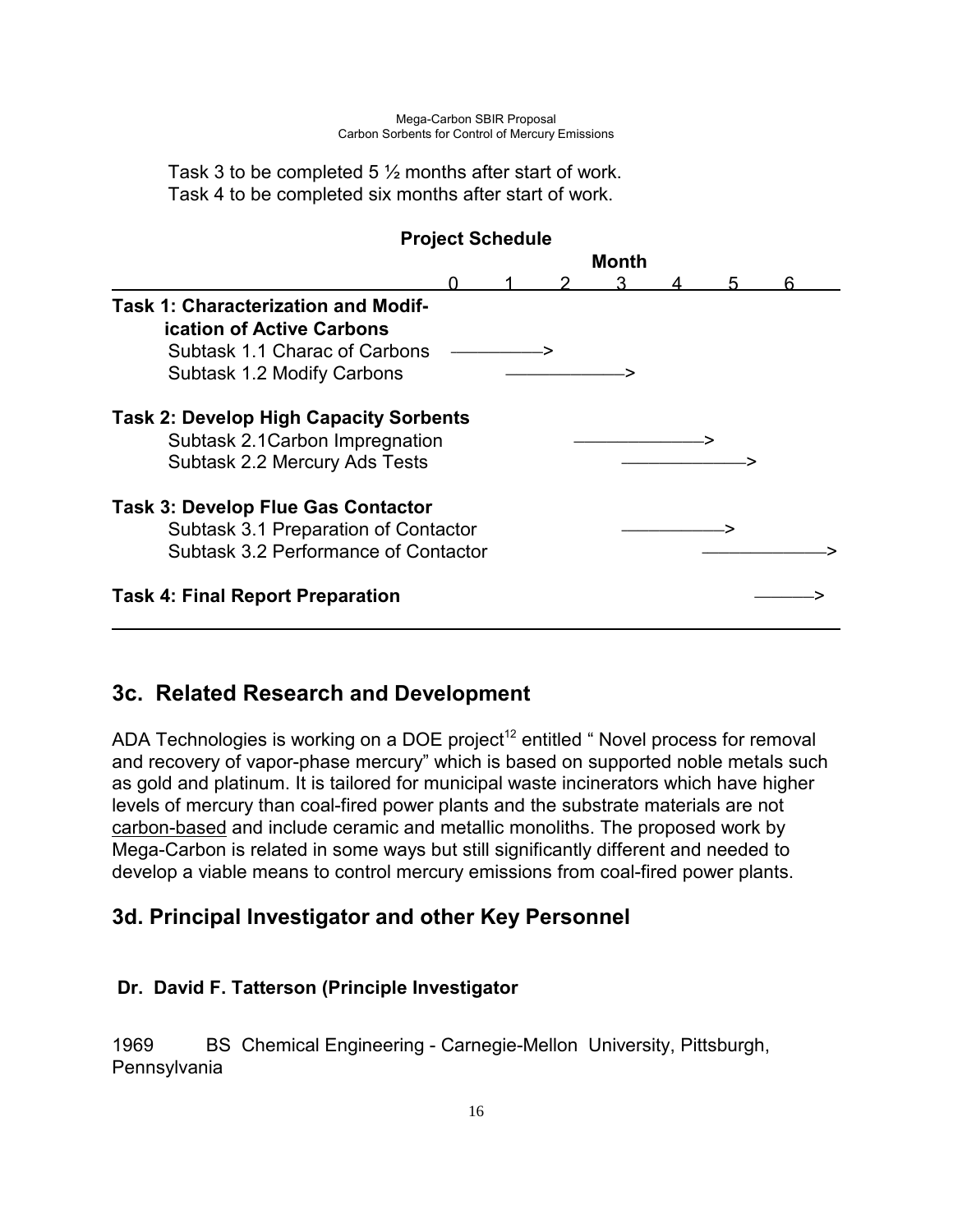1972 MS Chemical Engineering - University of Illinois, Urbana, Illinois 1974 Ph.D. Chemical Engineering - University of Illinois, Urbana, Illinois

EXPERIENCE

## **Business Development**

*1996 to Marketing Business Unit present Amoco Petroleum Products Sector Manager Business Development*

Develop external business for Amoco's Automotive Research Laboratory in Naperville, IL. Responsiblities include business plan development, establish business processes amd customer base development. Revenues for 1997 totaled \$3.0 million.

*1994 to International Business Development 1996 Amoco Petroleum Products Sector Marketing Consultant* 

Provide leadership to Amoco's efforts to enter the China petroleum product market. Co-leader of a team to develop a marketing joint venture with a Chinese Provincial Oil Company. Supported gasoline, motor oil and convenience store market entry efforts in Mexico, Turkey, Russia and Brazil with marketing research and assessment.

## **Marketing**

*1990 - 1994 Amoco Oil Company, Chicago, IL Director of Marketing Research*

Responsible for managing the development and execution of all marketing research in support of Amoco Oil's marketing efforts. Provided consulting services to Amoco Oil management on customer opinions and perceptions of Amoco and competitors.

*1988 - 1990 Amoco Oil Company, Chicago, IL Senior Specialist - Marketing Research*

 Responsible for developing and executing market research projects aimed at developing gasoline product strategies and promotions.

## **R&D and Technical Experience**

*1980 - 1988 Amoco Oil Company, Naperville, IL Research Supervisor*

 Supervised research and development groups in the areas of synthetic fuels process development, remote natural gas utilization and economic evaluations.

*1974 - 1980 Amoco Oil Company, Naperville, IL*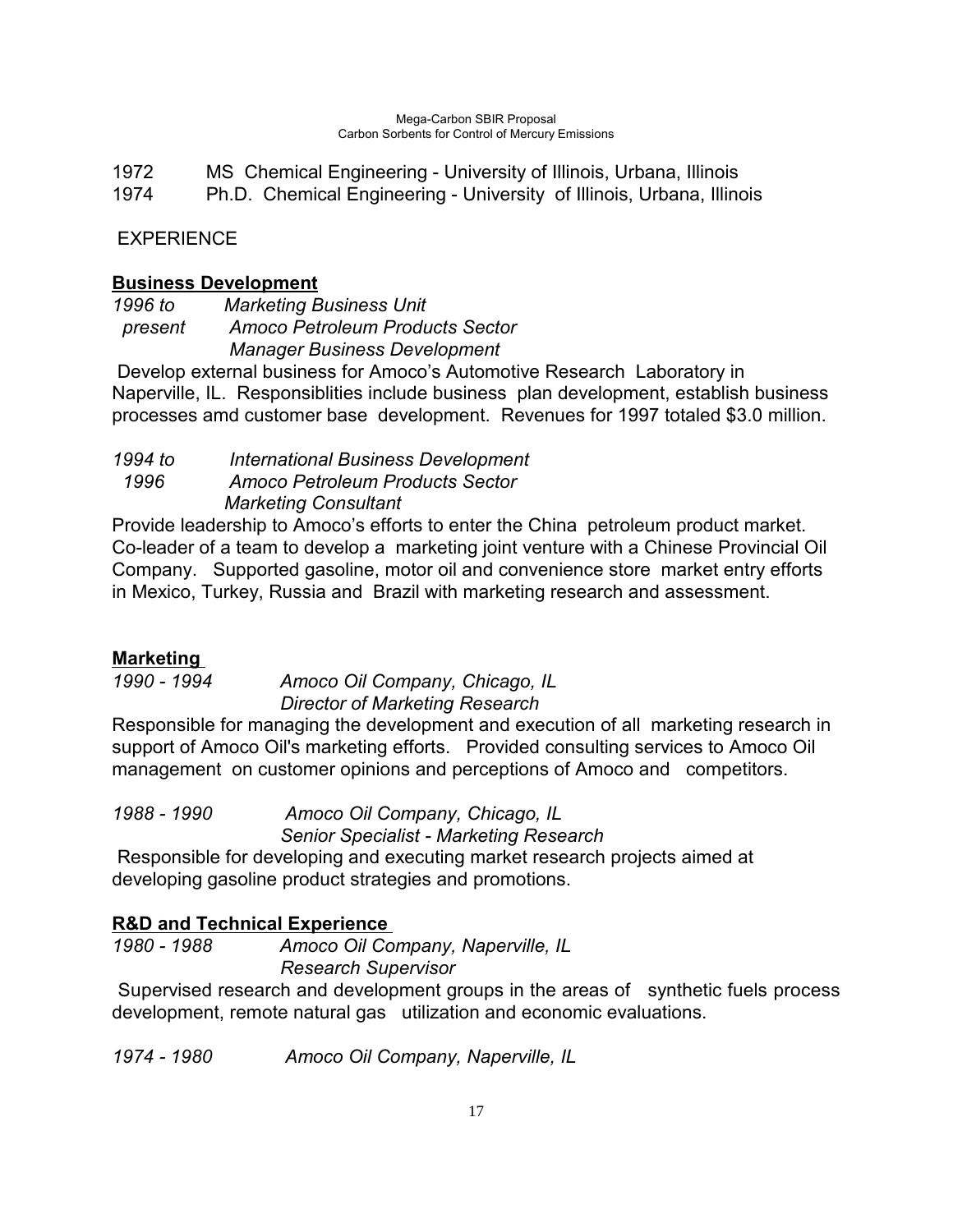## *Research Engineer*

 Responsible for specific projects aimed at refining process improvement, catalyst development and synthetic fuels development.

 Published numerous articles in refereed professional journals and professional meetings, see attached list. Received eight US Patents, see attached list.

## **AFFILIATIONS**

 American Institute of Chemical Engineers Marketing Research Conference Board Industrial Advisory Board, Marketing Department, DePaul University Society of Automotive Engineers

## **Patents Awarded**

- 1. Catalyzed Vapor Phase Process for Making Alcohols, US Patent 5,364,979, Nov. 1994. (C. A. Radlowski, G. P. Hagen, L. E. Grimes)
- 2. Oil Stabilization, US Patent 5,059,303, Oct. 1991 (with J. L. Taylor, A. L. Hensley and J. M. Forgac)
- 3. Oxidative Coupling Process for Converting Methane and/or Natural Gas to More Transportable Products, US Patent 5,015,799, May, 1991. (with R. H. Walker, P. A. Willem, G. A. Huff, L. E. Grimes, and R. L. Melberg)
- 4. Shale Oil Stabilization with a Hydrogen Donor Quench and a Hydrogenation Transfer Catalyst, US Patent 4,536,277, Aug. 1985. (with T. M. O'Grady and R. Coates)
- 5. Shale Oil Stabilization with a Hydrogen Donor Quench, US Patent 4,536,278, Aug. 1985. (with T. M. O'Grady and R. Coates)
- 6. Rapid Hydropyrolysis of Carbonaceous Solids, US Patent 4,326,944, April 1982.(with J. S. Meyer, K. K. Robinson and J. M. Forgac)
- 7. Fluid Catalytic Cracking of Heavy Petroleum Fractions, US Patent 4,298,459, Nov. 1981. (with W. D. Ford)
- 8. Fluid Catalytic Cracking of Heavy Petroleum Fractions, US Patent 4,280,898,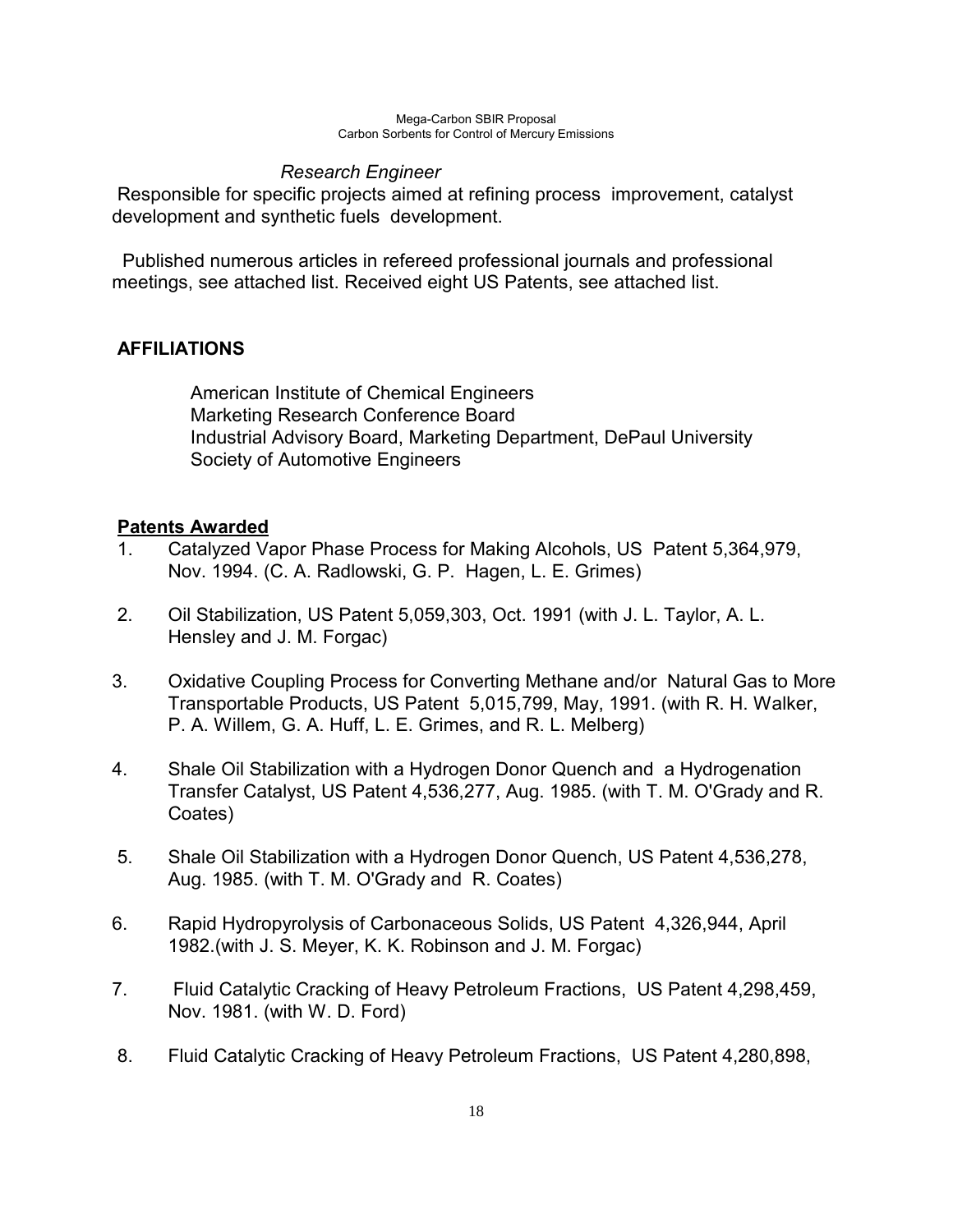July 1981.(with I. A. Vasalos)

### **Presentations**

- 1. Application of a Cold Flow Model in Testing the Feasibility of an Oil Shale Retorting Process, I&EC Research, Vol. 29, P. 1200, 1991. (with I. A. Vasalos, M. W. Furlong, T. L. Kowalski and B. Y. C. So)
- 2. Feedstock Effects in Coal Flash Pyrolysis, I&EC Research, Vol. 29, P. 2154, 1990. (with K. K. Robinson, R. Guercio and T. L. Marker)
- 3. Preliminary Analysis of Upgrading Alternatives for the Great Plains Liquid By-Product Streams, Presented at the AIChE Summer National Meeting, Denver Col., Paper 52e, August 1988. (with L. Sault, J. Fox, M. W. Furlong, and J. Masin)
- 4. Nickel and Vanadium Interactions on Cracking Catalyst, I&EC Research, Vol. 27, P. 1595, 1988. (with R.L. Mieville)
- 5. Coal Flash Pyrolysis in a Free Jet Reactor, I&EC Research, Vol. 27, P. 1606, 1988. (with K. K. Robinson, T. L. Marker and R.Guercio)
- 6. Comparative Economic of Methanol and Gasoline, SAE Technical Paper, Presented at the International Fuels and Lubricants Meeting and Exposition, Toronto, Ontario, Nov. 1987. (with T. O. Wagner)
- 7. Particle Effects on Free Jet Entrainment, Canadian Journal of Chem Engineering, Vol. 65, June 1987. (with T. L. Marker and J. M. Forgac)
- 8. Application of a Bhatia-Epstein Model to the H-Coal Fluidized Bed Reactor, Presented at the AIChE Annual Meeting, Chicago Il, Nov. 1980. (with I. A. Vasalos, D. N. Rundell and E. M. Bild)
- 9. Experimental Techniques for Studying the Fluid Dynamics of the H-Coal Reactor, Coal Processing Technology, Vol VI, AIChE Publication, 1980. (with I. A. Vasalos and E. M. Bild)
- 10. Drop Sizes in Annular Gas-Liquid Flows, AIChE Journal, Vol. 23, No. 1, P. 68,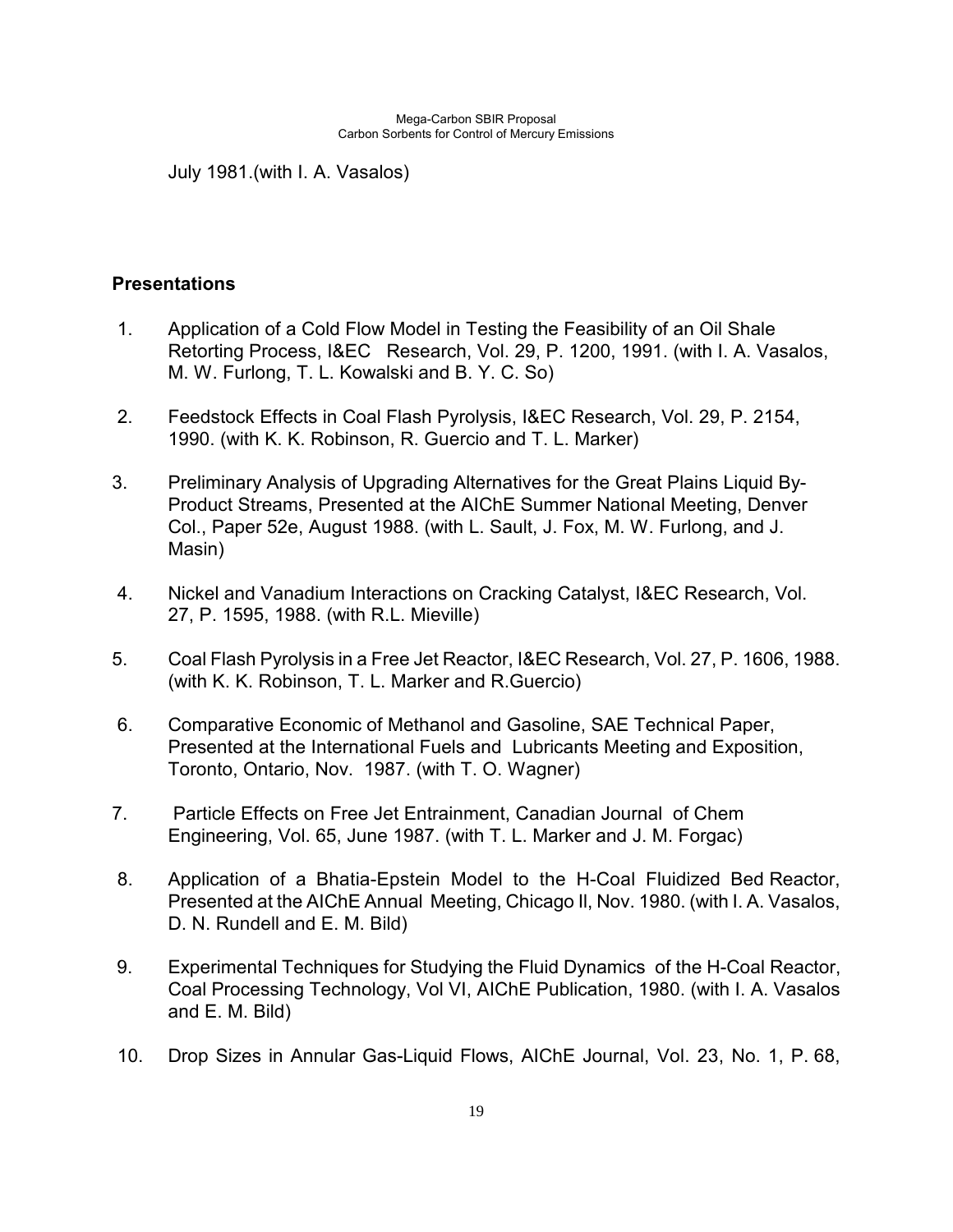January 1977. (with J. C. Dallman and T. J. Hanratty)

- 11. Rates of Atomization and Drop Size in Annular Two-Phase Flow, PhD Thesis, University of Illinois, Dec. 1974.
- 12. An Experimental Study of Chemical Wave Propagation, Chem Eng. Commun., Vol. 1, P. 3, 1972. (with J. L. Hudson)
- 13. An Experimental Study of Oscillations and Wave Propagation in a Chemically Reacting System, MS Thesis, University of Illinois, Jan. 1972.

#### **Dr. Ken Robinson**

D.Sc. Ch.E. 1970, Washington University-St. Louis M.S. Ch.E. 1964, University of Michigan B.S. Ch.E. 1963, University of Michigan

### **Experience-**

| 10/93-present: | Mega-Carbon Company, President                                       |
|----------------|----------------------------------------------------------------------|
| 10/93-present: | Northwestern University, Lecturer                                    |
| 10/93-10/96:   | California Institute of Technology, Ass Director-Corporate Relations |
| 04/93-10/93:   | Argonne National Laboratory, Ass Director-Technology Transfer        |
| 11/89 - 04/93: | Amoco Corporation Manager, Technical University Relations            |
| 11/84-01/89:   | Amoco Oil Company, Res and Devel, Research Associate                 |
| 01/80-11/84:   | Standard Oil (Indiana), Director, Coal Utilization                   |
| 01/73-01/80:   | Amoco Oil Company, Research and Development Project Manager          |
| 01/65-01/73:   | Monsanto Company, Senior Development Engineer                        |

Member of AIChE, ACS, Chicago Catalysis Society Professional Engineer in Illinois 5 Patents, 14 Publications

### **Selected Publications:**

1. J. A. Mahoney, K. K. Robinson, and E. C. Myers, "*Catalyst Evaluation with the Gradientless Reactor*," CHEMTECH, 758 (December 1978).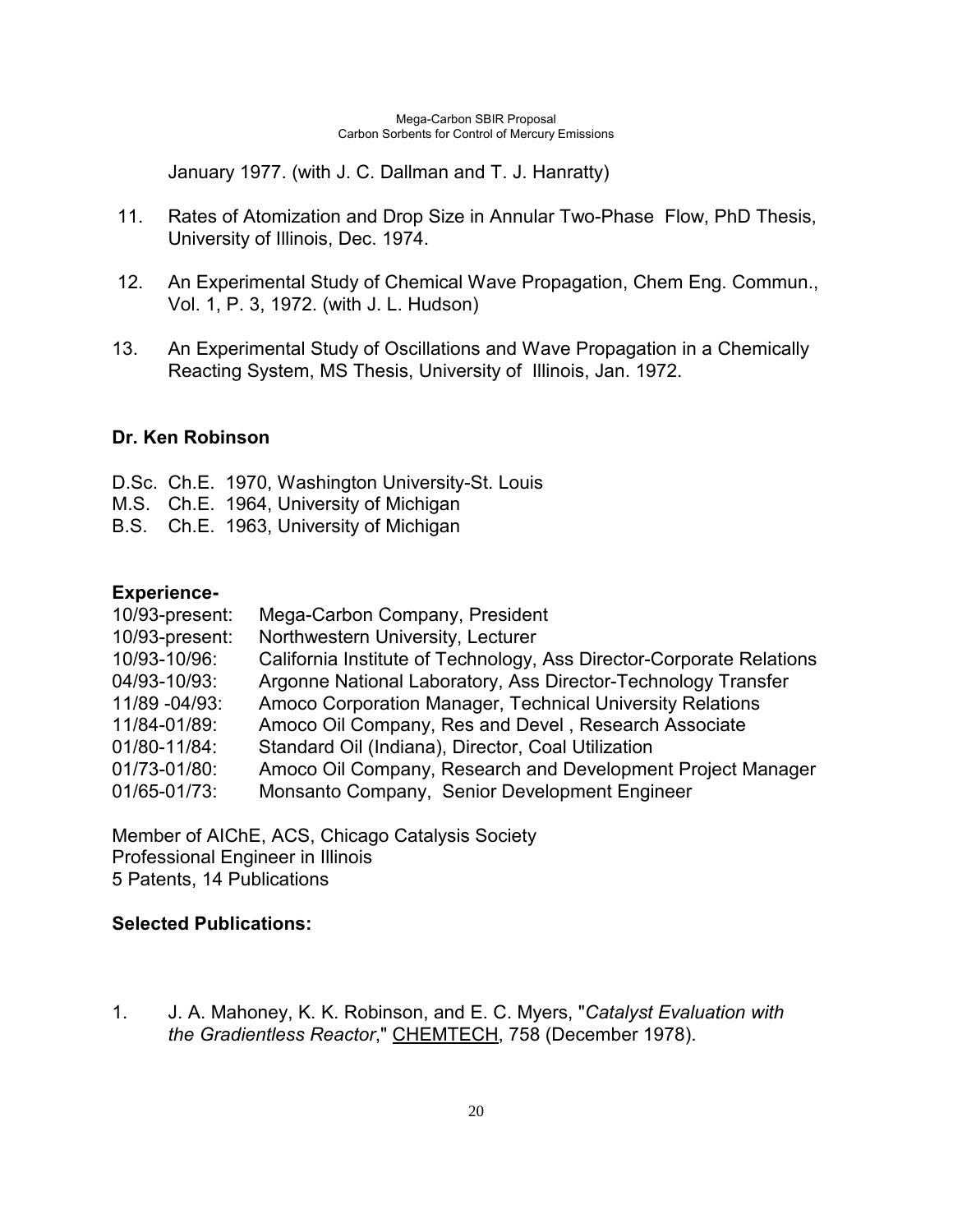- 2. R. J. Bertolacini, L. C. Gutberlet, D. K. Kim and K. K. Robinson, "*Catalyst Development for Coal Liquefaction*," EPRI, AF-574 (1977).
- 3. R. J. Bertolacini, L. C. Gutberlet, D. K. Kim, and K. K. Robinson, "*Catalyst Development for Coal Liquefaction*," EPRI AF-1084 (1979).
- 4. D. K. Kim, R. J. Bertolacini, J. M. Forgac, R. J. Pellet, and K. K. Robinson, "*Catalyst Development for Coal Liquefaction*," EPRI AF-1233 (1979).
- 5. D. F. Tatterson, K. K. Robinson, T. L. Marker, and R. Guercio, "*Coal Flash Pyrolysis in a Free-Jet Reactor*," I&EC RESEARCH, 27 1606 (1988).
- 6. K. K. Robinson "*Molecular Structure of Heavy Coal Liquids*," EPRI ER-6099-SR (1988).
- 7. R. J. Bertolacini, J. M. Forgac, D. K. Kim, R. J. Pellet, and K. K. Robinson "*Catalytic Functionality for Cool Hydroliquefaction*," Third International Conference--The Chemistry and Uses of Molybdenum (1979).
- 8. D. F. Tatterson, K. K. Robinson, R. Guercio, and T. L. Marker, "*Feedstock Effects in Coal Flash Pyrolysis*," Communication, I&EC, Vol 29, No. 10, (1990).

## **Patents:**

- 1 .F. E. Paulik, K. K. Robinson, and J. F. Roth. "*Vapor Phase Hydroformylation Process*," US 3,487,112--British Patent 1,228,201.
- 2. D. K. Kim, R. J. Bertolacini, L. C. Gutberlet, and K. K. Robinson, "*Process for Coal Liquefaction and Catalyst*," US 4,257,922.
- 3. D. K. Kim, R. J. Bertolacini, L. C. Gutberlet, and K. K. Robinson, "*Process for Coal Liquefaction and Catalyst*," US 4,294,685.
- 4. J. S. Meyer, K. K. Robinson, J. M. Forgac, and D. F. Tatterson, "*Rapid Hydropyrolysis of Carbonaceous Solids*," US 4,326,944.
- 5. K. K. Robinson, "*Granulated Activated Carbon for Water Treatment*," US 4,954,469.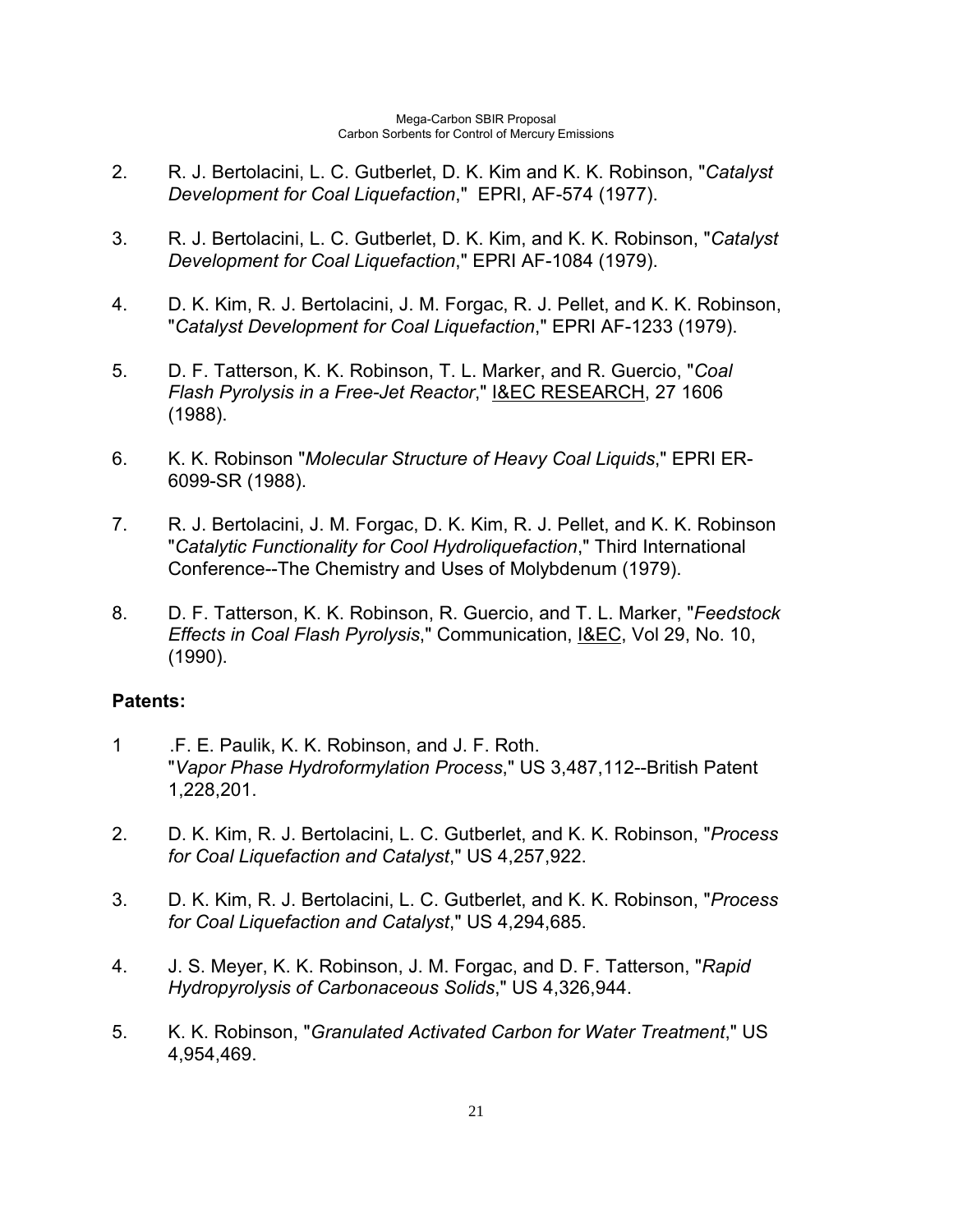# **3e. Facilities/Equipment**

Mega-Carbon has their laboratory and corporate offices in St. Charles, IL. The research facilities provide a full service organization in which all resources are under one roof: chemical engineering, computer technology, process assembly, and maintenance. Additionally Mega-Carbon has a full complement of chemical research equipment including UV spectrometers, gas chromatographs, analytical balances, temperature controllers, furnaces, and test rigs. Presently Mega-Carbon is conducting research on an improved evaporative loss control device to capture gasoline vapors in automobiles. Additionally Mega-Carbon is located near both Northwestern University, in Evanston IL and Argonne National Laboratory in Argonne, IL where it is possible to have analyses run on the adsorbents to determine surface area, examine its microstructure via scanning microscopy, and measure its adsorption capacity.

# **3f. Consultants and Subcontractors**

**C. David Livengood** ( Argonne Subcontractor)

| <b>EDUCATION:</b> | Ph.D  | Nuclear Engineering, Purdue University, 1970 |
|-------------------|-------|----------------------------------------------|
|                   | M.S   | Nuclear Engineering, Purdue University, 1967 |
|                   | B.A., | Physics (Cum Laude), Wabash College, 1964    |

## **EXPERIENCE:**

| <b>Since 1979</b> | <b>Environmental Systems Engineer, Argonne National Laboratory</b><br>Leads research activities focused on flue-gas cleanup technologies for<br>$SO2$ , NO <sub>x</sub> , and air toxics, site-remediation technologies for soils and<br>groundwater, development of advanced sensors, reduction of<br>greenhouse-gas emissions, and energy systems studies. |
|-------------------|--------------------------------------------------------------------------------------------------------------------------------------------------------------------------------------------------------------------------------------------------------------------------------------------------------------------------------------------------------------|
| 1984 - 1993       | <b>Section Manager, Environmental Technology Section, Argonne</b><br>National Laboratory.                                                                                                                                                                                                                                                                    |
| 1981 - 1984       | Deputy Section Manager, Environmental Control Technology Section,<br><b>Argonne National Laboratory</b>                                                                                                                                                                                                                                                      |
| 1975 - 1979       | <b>Assistant Nuclear Engineer, Argonne National Laboratory</b>                                                                                                                                                                                                                                                                                               |
| 1975 - 1976       | Visiting Professor, Nuclear Engineering Program, Northwestern<br><b>University</b>                                                                                                                                                                                                                                                                           |
| 1970 - 1975       | Assistant Professor, Nuclear Engineering Program, Northwestern<br>University.                                                                                                                                                                                                                                                                                |

**PROFESSIONAL:** Air and Waste Management Association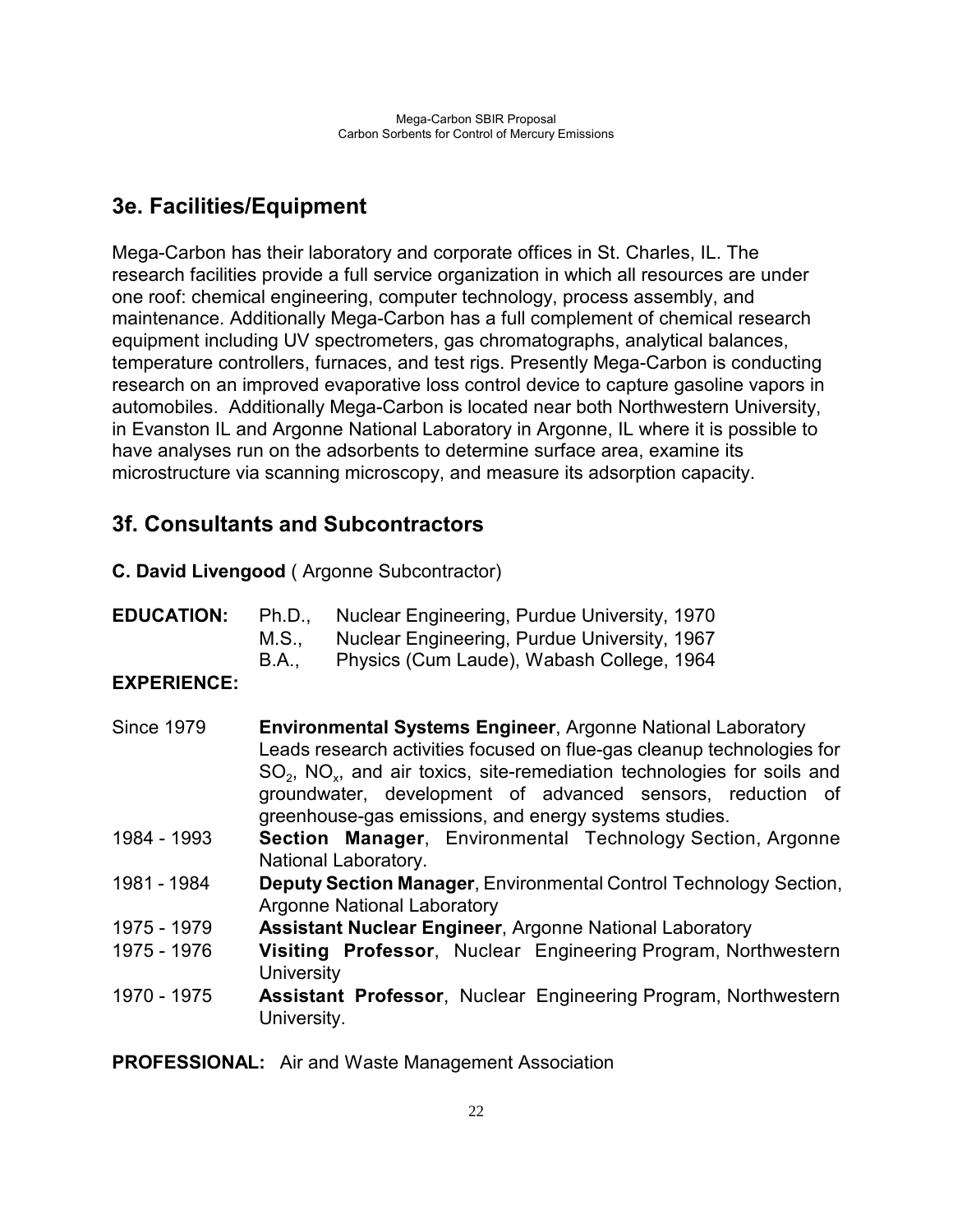Vice-Chairman of the Particulate and Associated Acid Gases **Committee** American Association for the Advancement of Science

**PUBLICATIONS:** Author/coauthor of 1 book, 10 journal articles, 20 topical reports, 87 conference papers, and numerous presentations.

Dr. David Livingood has met with Mega-Carbon and agreed to serve as a consultant for the work performed at Argonne, as well as work in Mega-Carbon's laboratories. His letter confirming this understanding is shown on page 24 of this proposal.

## **Dr. John B. Butt (Consultant)**

| D.Eng. | Ch.E. 1960, Yale University         |
|--------|-------------------------------------|
| M.Eng. | Ch.E. 1958, Yale University         |
|        | B.S. Ch.E. 1963, Clemson University |

Academic Experience-

| 1969 to Present: | Northwestern University, Department of Chemical Engineering,           |
|------------------|------------------------------------------------------------------------|
|                  | Professor. Walter P. Murphy Professor                                  |
| 1964-1969:       | <b>Yale University, Department of Engineering and Applied</b>          |
|                  | Science, Associate Professor                                           |
| 1963-1964:       | <b>Yale University, Department of Engineering and Applied</b>          |
|                  | Science, Assistant Professor                                           |
| 1961:            | <b>University of Texas, Visiting Professor of Chemical Engineering</b> |

Member of AIChE, ACS, Chicago Catalysis Society New York Academy of Sciences American Association for the Advancement of Science Associate Editor, "Catalysis Reviews-Science and Engineering" 168 technical publications, 1 patent and 2 textbooks

John Butt has met with Mega-Carbon and agreed to serve as a consultant on the Phase I proposal described, herein. He has agreed to the salary indicated in the budget sheet and also the number of hours listed. A letter confirming his involvement is included as page 23.

# **4. Similar Grant Applications, Proposals, or Awards**

No prior, current, or pending support for proposed work.